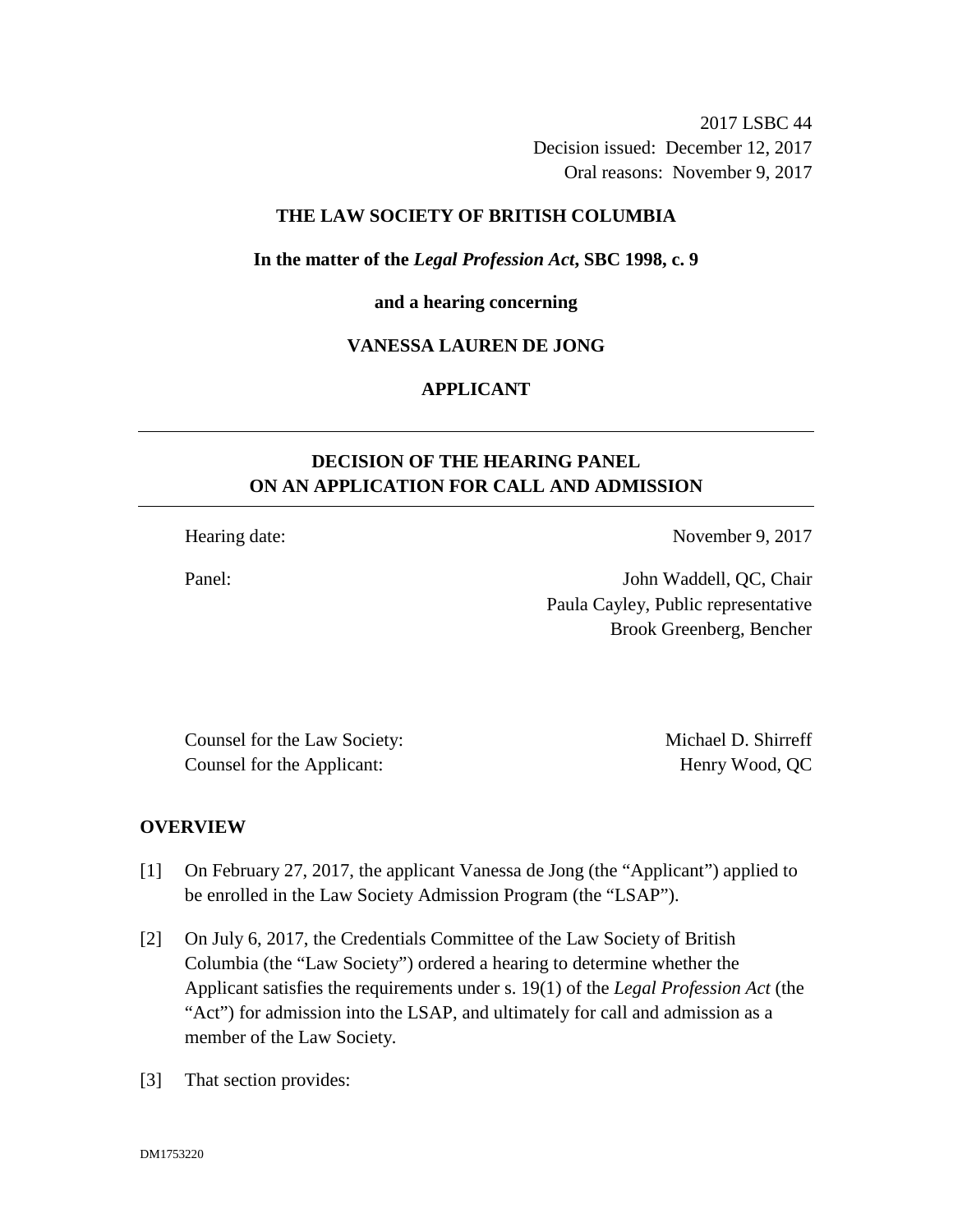No person may be enrolled as an articled student, called and admitted or reinstated as a member unless the benchers are satisfied that the person is of good character and repute and is fit to become a barrister and a solicitor of the Supreme Court.

- [4] Under Law Society Rule 2-100(1), the Applicant has the burden of proving she meets these requirements on a balance of probabilities.
- [5] This hearing as to the Applicant's character and fitness is required as a result of the Applicant's significant history of criminal conduct, commencing in 1999 when she was approximately 15 years old and continuing until 2007. The Applicant's conduct resulted in a number of criminal charges and a conviction, as set out in greater detail below.
- [6] In addition to her criminal activity, the Applicant also made a consumer proposal (the "Consumer Proposal") in April 2007.
- [7] The Applicant submitted that she last engaged in criminal activities in 2007 and that she has made substantial rehabilitative steps over the ensuing decade. Both counsel for the Applicant and counsel for the Law Society characterized the Applicant as having successfully "turned her life around."
- [8] On that basis, the Applicant asked the Panel to conclude that she now satisfies the requirements of s. 19(1) of the Act, and should be permitted to enter the LSAP with the goal of being called and admitted.
- [9] The application was heard on November 9, 2017.
- [10] At the conclusion of the hearing, the Panel unanimously found that, notwithstanding the Applicant's past criminal conduct and the Consumer Proposal, she had rehabilitated herself and now satisfies the requirements of s. 19(1) of the Act. The Panel's order was made with reasons to follow.
- [11] These are the Panel's reasons.

# **FACTS AND EVIDENCE**

### **Facts**

[12] At the outset of the hearing, the parties entered into evidence, as Exhibits 1 and 2 respectively, a document agreement entered into by the parties and a Common Book of Documents (the "Common Book").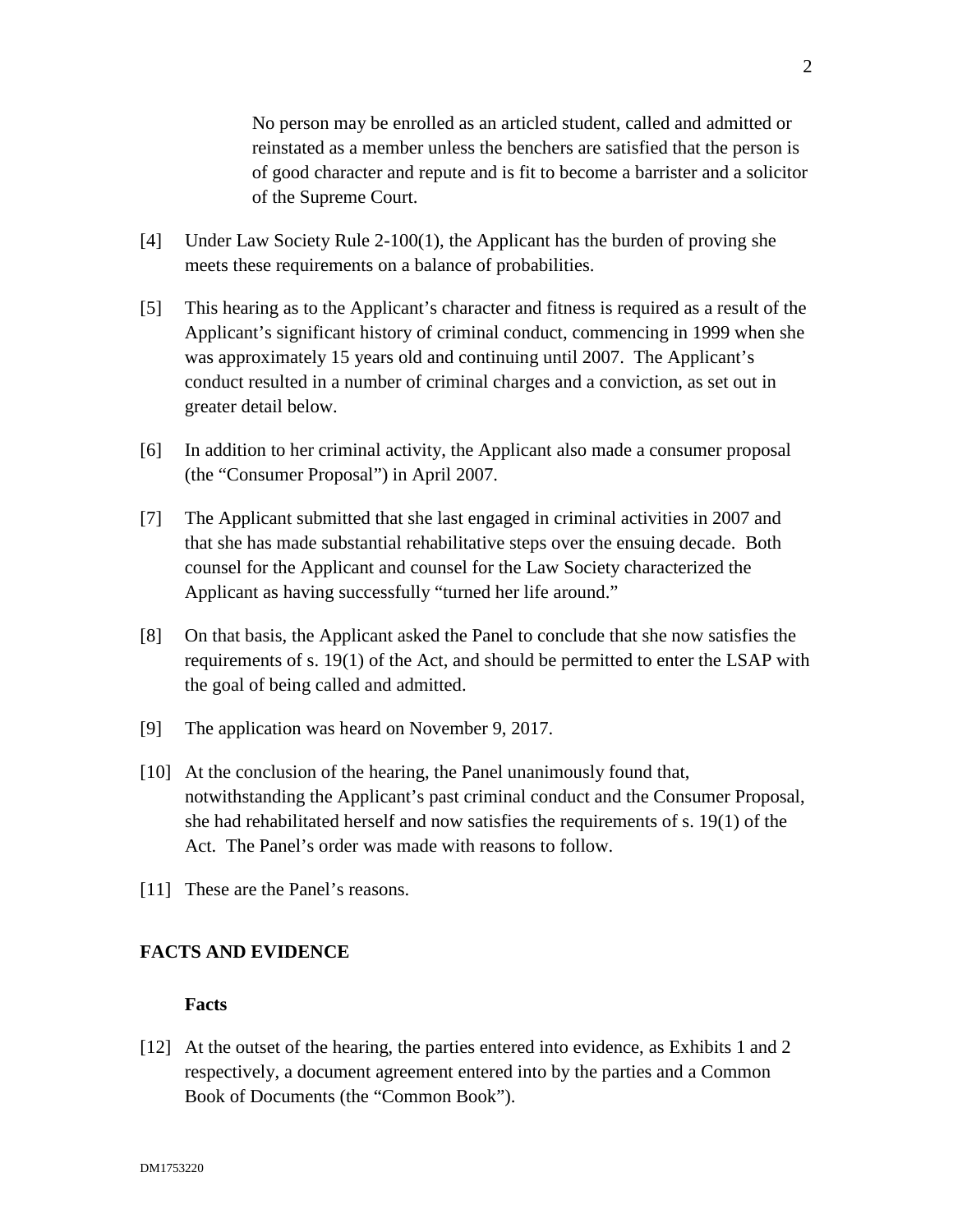- [13] The document agreement included that each of the documents contained in the Common Book was "admitted into evidence for the proof of the truth of the matters recorded in it." Accordingly, the following underlying facts contained in the Common Book were not in dispute between the parties.
- [14] The Applicant was born on April 2, 1984 and was raised in Alberta.
- [15] In 1999, at around age 15, the Applicant began to socialize with students at her high school who were members of a gang. These students were involved in selling illegal drugs.
- [16] Through her association with these students, the Applicant began to use drugs, including "crystal meth". The Applicant also began to sell drugs, primarily marijuana.
- [17] In 2000, the Applicant left home and moved in with her then boyfriend. While that relationship was not a healthy one, because her boyfriend did not use "hard drugs" the Applicant decided to quit using crystal meth.
- [18] Despite no longer using crystal meth, the Applicant continued to drink alcohol, use marijuana and sell drugs.
- [19] As a result of these activities, on August 14, 2002, the Applicant was charged with possession of cocaine and possession of the proceeds of crime.
- [20] On June 26, 2006, the Applicant was charged with possession for the purpose of trafficking cocaine, possession of marijuana, and possession of the proceeds of crime.
- [21] In August 2006, the Applicant was charged with possessing the proceeds of crime, possessing a weapon, and breaching a recognizance.
- [22] On October 14, 2006, the Applicant was charged with 20 criminal counts, including breach of a recognizance; possession of a firearm, possession of stolen property, and possession for the purpose of trafficking cocaine.
- [23] On April 5, 2007, the Applicant made the Consumer Proposal.
- [24] In 2007, the Applicant was charged with failure to comply with a recognizance.
- [25] On May 17, 2010, the Applicant pleaded guilty to possession for the purpose of trafficking cocaine and was sentenced to 20 months community imprisonment with certain conditions.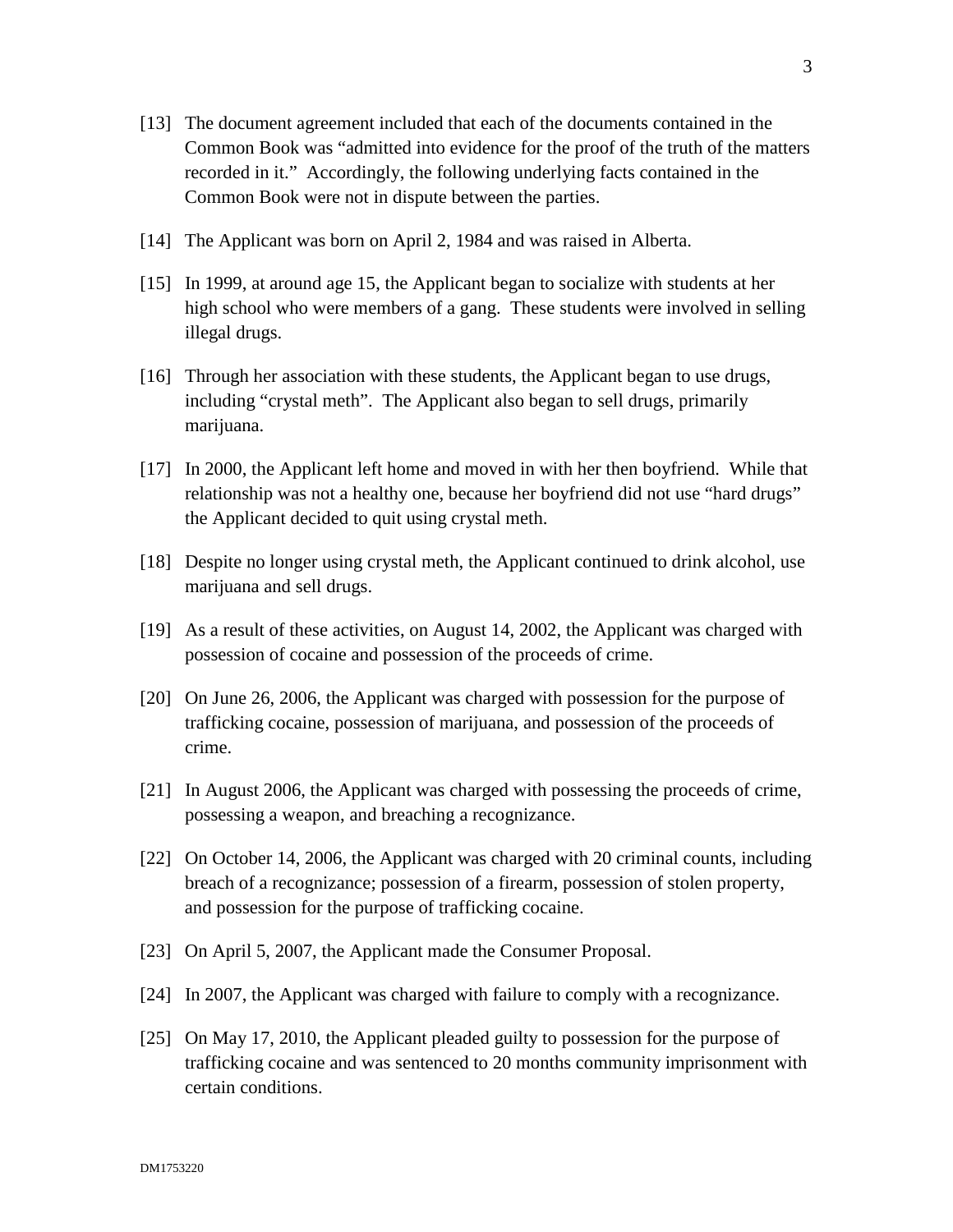- [26] In 2013, the Applicant began attending law school at the University of Victoria Law School. From 2015 to 2017, the Applicant completed her law degree at the University of British Columbia ("UBC").
- [27] The Applicant has received an offer of articles from a Vancouver law firm (the "Firm") if she is admitted to the LSAP.
- [28] The Applicant was served by the Law Society with the requisite notice of this hearing.

### **Evidence**

- [29] In addition to the admitted facts contained in the Common Book, the Panel heard evidence from two witnesses: (i) the Applicant; and (ii) a lawyer (the "Lawyer") who practises at the Firm.
- [30] The Panel was also provided with a collection of letters submitted in support of the Applicant and her application (the "Letters").

#### **The Applicant's testimony**

[31] The Applicant gave evidence in support of her application. In her testimony she expanded upon the facts contained in the Common Book.

#### **Background**

- [32] According to the Applicant, up to age 15 she had not been popular in school and did not fit in well. She testified she had been considered to be something of a "book worm" by other students.
- [33] Around the time she turned 15, however, she began to receive attention from certain male students at her school. The Applicant testified that these students were popular, and therefore, she was happy to become a part of their social circle.
- [34] The Applicant testified that these popular students provided her with a type of social engagement that she had not had up to that point. She described herself as having "latched on to this group."
- [35] Unfortunately, these same students were members of a gang and were involved in the sale of illegal drugs.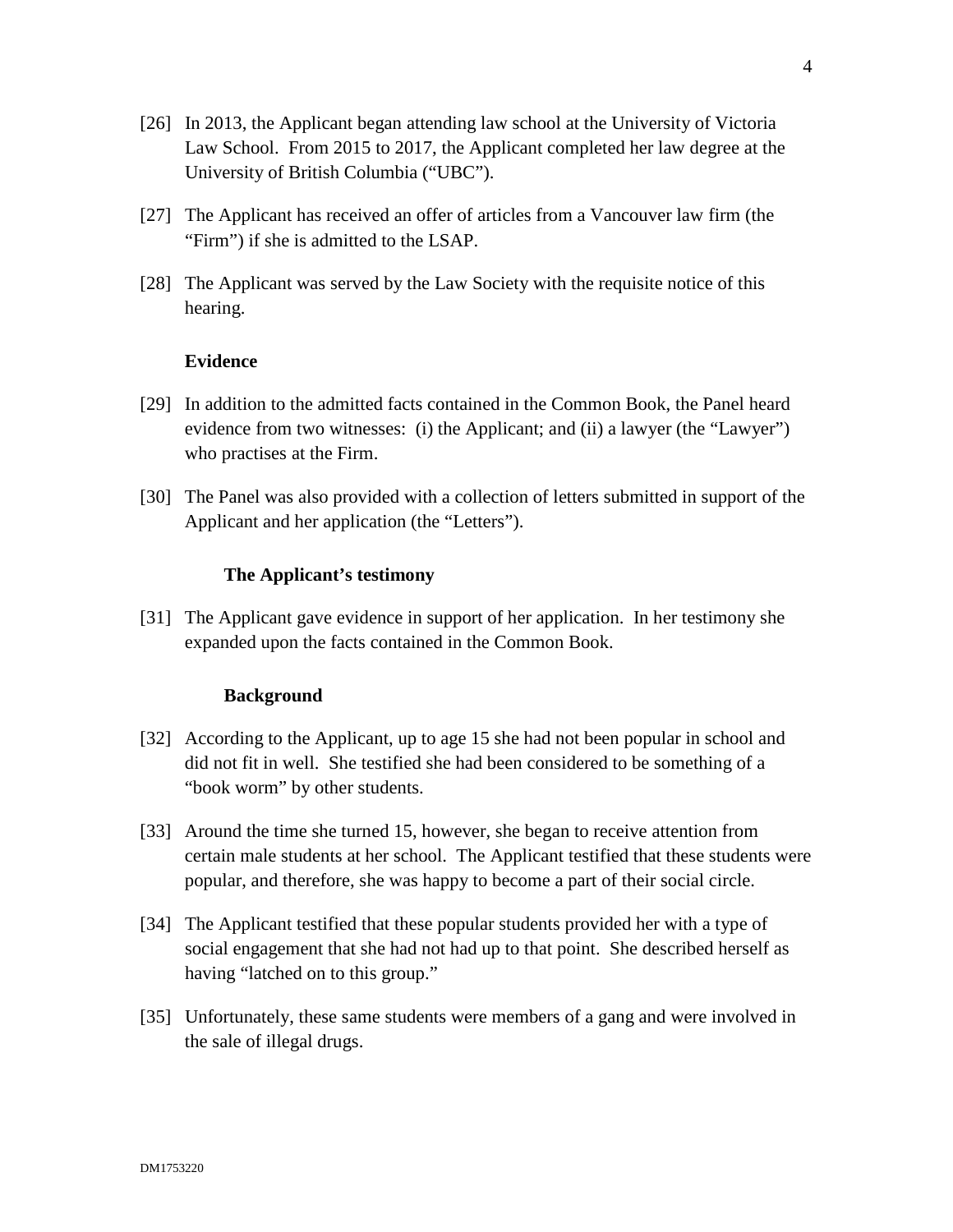- [37] The Applicant acknowledged that, at the time she was involved in this lifestyle, she thought it was fun and exciting.
- [38] The Applicant testified that she first tried crystal meth when she was 15 or 16 years old and then became a relatively heavy user.
- [39] She decided to quit using crystal meth after she moved in with her boyfriend at the time, who sold hard drugs, but did not use them himself. The fact that her boyfriend did not use hard drugs, as well as negative experiences related to the use of crystal meth, convinced the Applicant to stop using it.
- [40] The Applicant was able to stop using crystal meth on her own, without counselling or other treatment. She described that effort as "difficult, but positive."
- [41] Although she stopped using crystal meth, she continued to sell drugs, as did her then boyfriend. She also continued to use alcohol and marijuana.

# **The Applicant's criminal charges and convictions**

- [42] The Applicant described that, in 2002 she was living in an apartment with her then boyfriend and another friend.
- [43] In 2002 that apartment was raided by police, which resulted in charges being brought against her for possession of cocaine and possession of the proceeds of crime. Those charges were ultimately stayed.
- [44] In cross-examination, the Applicant admitted that having been charged criminally at that time was not enough to convince her to change the direction of her life. However, the Applicant also testified that, after being charged, she did break up with her then boyfriend. She also attempted to extricate herself from association with the gang and stop selling drugs.
- [45] Despite these efforts, the Applicant later reconnected with her friends from high school and began going out socially with them again. As a result, she fell back into the gang lifestyle and returned to selling drugs.
- [46] The Applicant again admitted that, at the time, she was enamoured with this way of life and that she had offered to return to working as a drug runner for the gang.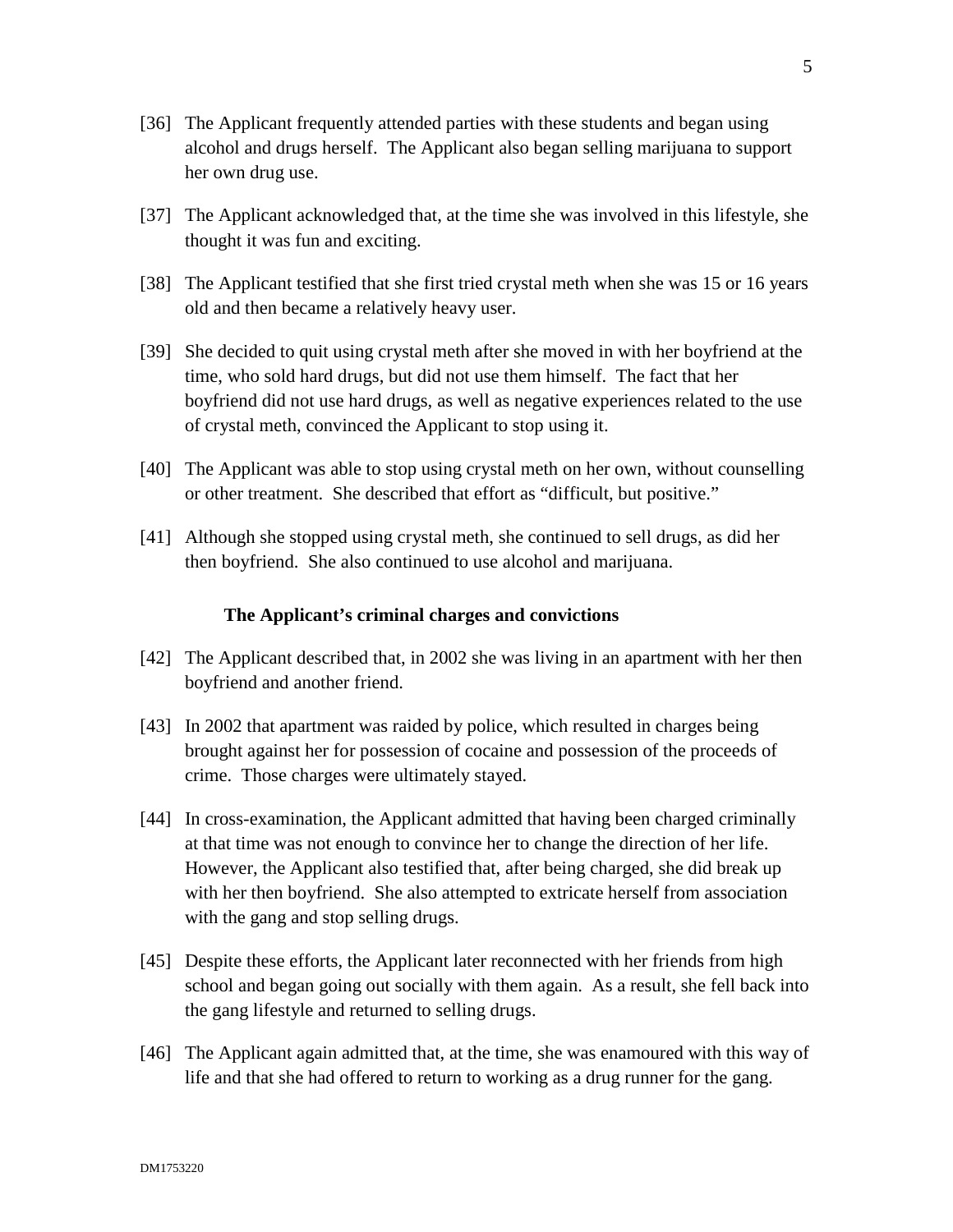- [47] As a result, the gang sent the Applicant to Fort McMurray to sell crack cocaine. She testified that she primarily sold small amounts of crack cocaine to street addicts.
- [48] While she was actually living in a hotel in Fort McMurray, the Applicant told her parents that she was working at a hotel in Banff for the summer. Eventually, the Applicant's parents discovered her tale of summer employment in Banff was untrue. The Applicant's relationship with her parents was severely damaged by her deception.
- [49] The Applicant described that, in June 2006, she was pulled over while driving in Fort McMurray and was charged with possession for the purpose of trafficking cocaine, possession of marijuana and possession of the proceeds of crime.
- [50] The Applicant testified that she did not tell her parents that she had been arrested and charged, although they eventually discovered this fact through their acquaintances.
- [51] The Applicant related that her relationship with her parents was very poor by that time.
- [52] Rather than ask her parents for support in dealing with the charges, the Applicant allowed the gang with which she was associated to pay her legal fees. Consequently, she became indebted to the gang and was expected to continue working to repay the costs of her legal defence.
- [53] To that end, the gang sent the Applicant to Grande Prairie to sell drugs. There, the hotel room in which she was living in August 2006 was also raided by the police. Following the raid, the Applicant was charged with possessing the proceeds of crime, possessing a weapon and breaching a recognizance.
- [54] The charge of possession of a weapon related to brass knuckles that were found in a drawer in the hotel room, but which the Applicant testified were not hers.
- [55] Again in cross-examination, the Applicant was asked why these charges were not enough for her to change the direction of her life at that time. The Applicant testified, she was immersed in the gang lifestyle and had severed all of her other relationships, including communication with her parents. She was enthralled by the life she was living and did not recognize the impact it had on others.
- [56] After her arrest in Grande Prairie, the gang sent the Applicant back to Edmonton. In Edmonton the Applicant began running larger amounts of drugs to the street level sellers.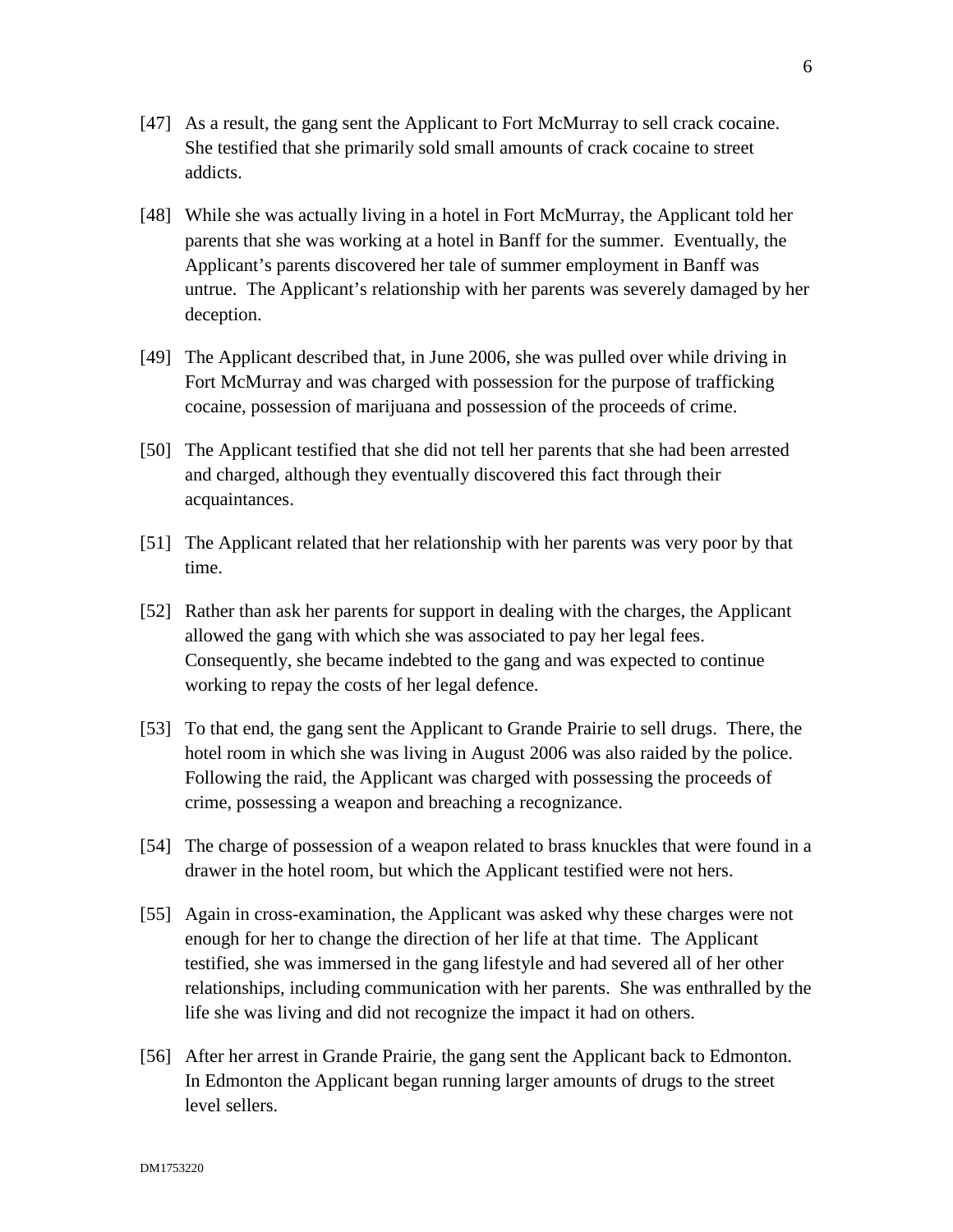- [57] In October 2006, the police raided the townhouse in which the Applicant was living. She testified that she was unaware that one of her roommates was keeping large amounts of drugs and a gun in the residence. Although she was engaged in transferring drugs for the gang, the Applicant kept her supply of drugs hidden outside of the house.
- [58] As a result of that raid, the Applicant was charged with 20 criminal counts, including possession of a firearm and possession for the purpose of trafficking cocaine.
- [59] The Applicant testified that, because of the number and severity of the charges, as well as the fact that she was in breach of two recognizances, she was advised that her situation was now extremely serious.
- [60] The Applicant decided at that point to re-connect with her parents with whom she had not been in contact for some time. The Applicant told her parents that she would be in jail for a long time and that she did not want anything from them except for them to remain in her life.
- [61] The Applicant spent two and a half months imprisoned in the Edmonton remand facility, and then a further three months at a facility in Fort Saskatchewan.
- [62] Throughout this period, the Applicant testified that her parents were a significant source of support. At that point she felt ashamed that she was putting her parents through such an ordeal.
- [63] The Applicant testified that, previously, she had not considered the consequences that her conduct had on others, particularly her parents. According to the Applicant, her time in custody made her realize the impact that her criminal activities had on others.
- [64] In particular, the Applicant spent part of her time in custody with a woman to whom she had previously sold drugs. Consequently, the Applicant was able to see the deleterious effects that her criminal activities had on others.
- [65] The Applicant testified that, in her experience, 80 to 90 per cent of those incarcerated with her appeared to be indigenous.
- [66] The Applicant noted that many of the people who were in custody did not have her advantaged background or family support. Most of those she encountered did not have the financial resources to pay bail.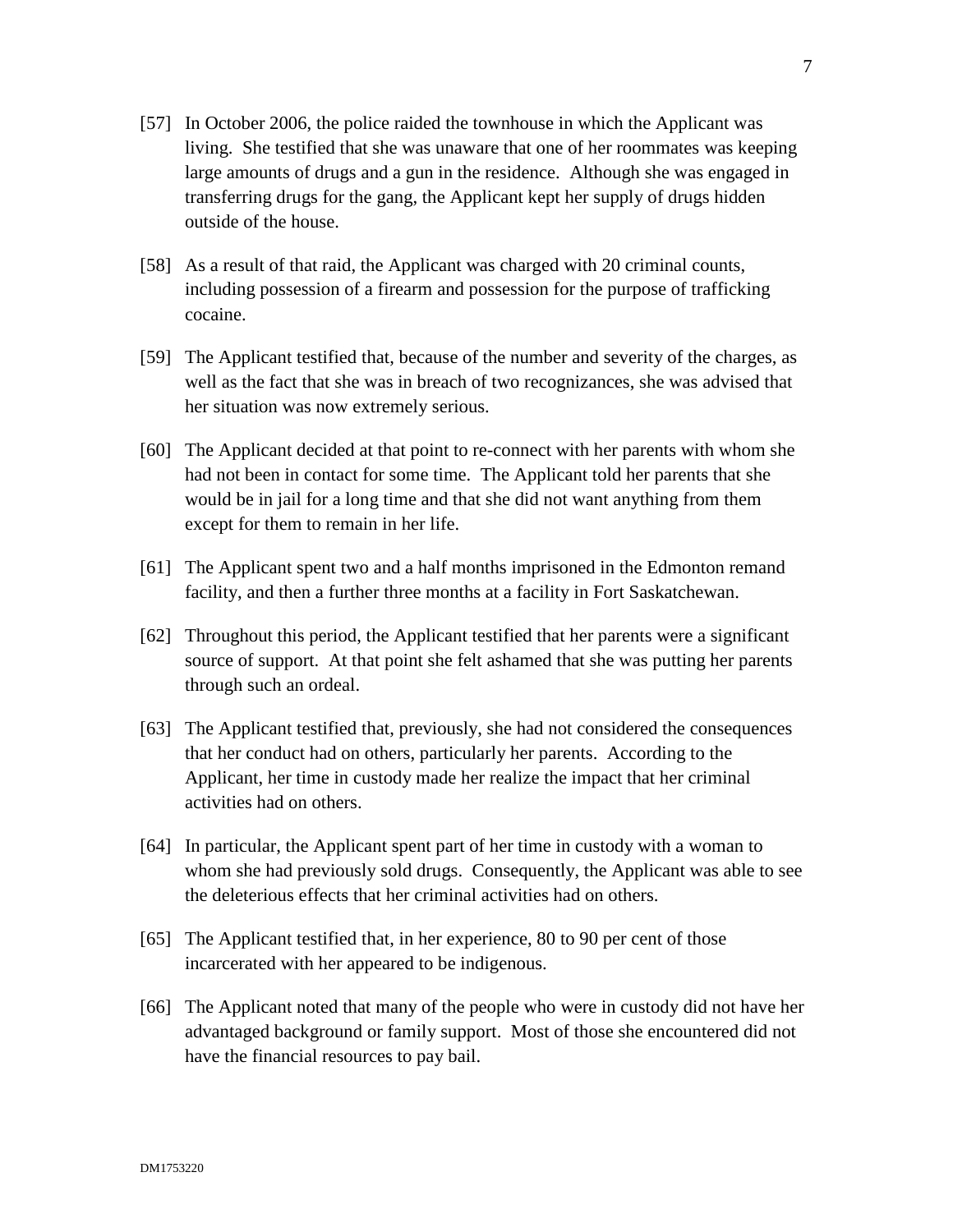- [67] All of these observations while incarcerated led the Applicant to realize that she had contributed to these circumstances through her activities selling drugs.
- [68] The Applicant testified that her experiences in custody made a significant impression upon her and are the source of her commitment to addressing issues such as the over-incarceration of indigenous people in Canadian prisons.
- [69] At the conclusion of her time in the Fort Saskatchewan facility, the Applicant was released from custody into the supervision of her grandfather.
- [70] Following the Applicant's release, she began working as a server at a local restaurant. She was later promoted to the position of manager.
- [71] In the summer of 2007, the Applicant testified that she committed another criminal act when she broke a condition of her release by travelling to Fort McMurray to attend the birthday celebration of a friend. The Applicant was stopped at a police road check and found to be in breach of recognizance.
- [72] The Applicant acknowledged this conduct was a grave error in judgment and admitted it demonstrated that, at that time, she still harboured an entirely inappropriate disregard for the law.
- [73] In response to questions from the Panel, the Applicant testified that, at that time, she had a romantic interest in the person she went to visit, which affected her judgment. The Applicant did not try to excuse her conduct, but rather offered this explanation in response to the Panel's inquiries.
- [74] In 2010, the Applicant pleaded guilty to charges of possession for the purpose of trafficking cocaine. She was sentenced to 20 months community imprisonment, with conditions.
- [75] The Applicant admitted that she had committed more criminal conduct than that for which she was convicted or charged.
- [76] The Applicant testified that she made the Consumer Proposal in 2007 as a result of her financial difficulties related, in part, to her legal defence costs.

#### **The Applicant's rehabilitation**

[77] In her application to the Law Society for enrolment in the LSAP, the Applicant described not only the criminal conduct in which she had engaged, but also, "how [she] arrived at a significant turnaround and the desire to pursue a legal career."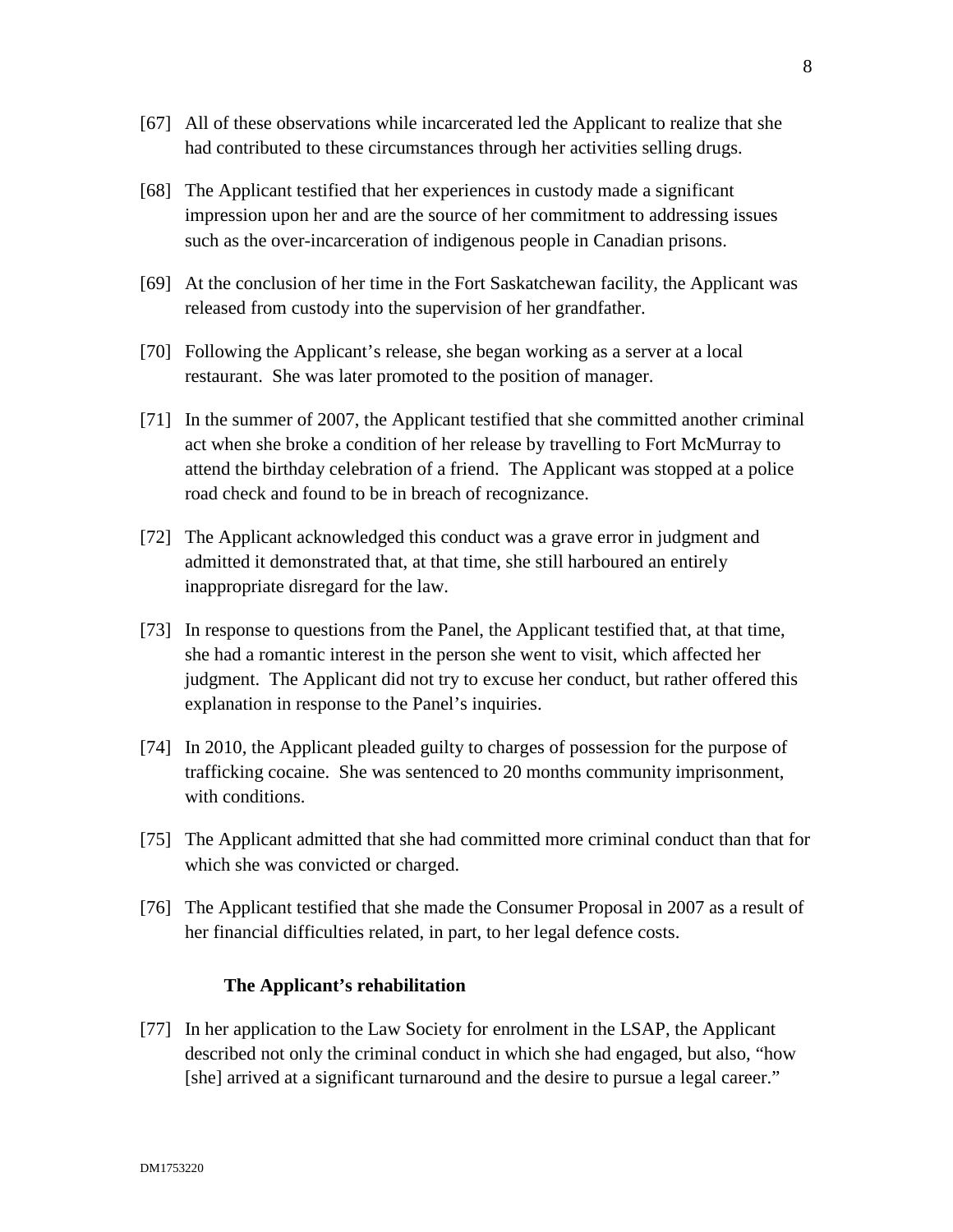- [78] The Applicant testified that the primary turning point for her came during the time she spent incarcerated in 2006. She testified that her time in custody:
	- (a) helped to break the hold that the gang had on her, including the financial obligations related to her defence costs;
	- (b) allowed her to stop using illicit substances;
	- (c) resulted in her contacting and reconciling with her parents; and
	- (d) made evident to her the harm her conduct had caused to less advantaged members of society.
- [79] These factors combined to convince the Applicant to work toward changing the direction of her life.
- [80] The Applicant admitted that she did breach her recognizance in 2007 despite having reached this primary "turning point". However, she also testified that she engaged in this misconduct before she had gained her current appreciation for the law.
- [81] The Applicant testified that, following her release from custody, she returned to her post-secondary studies. As a result of her experiences while imprisoned, she decided to study anthropology as her major.
- [82] Between 2010 and 2012 she completed her degree in anthropology.
- [83] The Applicant then decided to study law in the hope that, in her practice, she could address the over-incarceration of indigenous people. She was admitted to the law school at the University of Victoria and commenced her studies in September 2013.
- [84] The Applicant was also married that same year. She had met the man who would become her spouse in Alberta after her release from the Fort Saskatchewan facility. The Applicant's spouse has been another source of support for the Applicant in her rehabilitation efforts.
- [85] Because she and her husband were living in Vancouver rather than Victoria at the time, the Applicant found the first year of law school challenging. She received reasonably good grades despite these difficulties. Nevertheless, after her first year of law school the Applicant took a year away from her studies and then transferred to UBC to continue pursuing her law degree.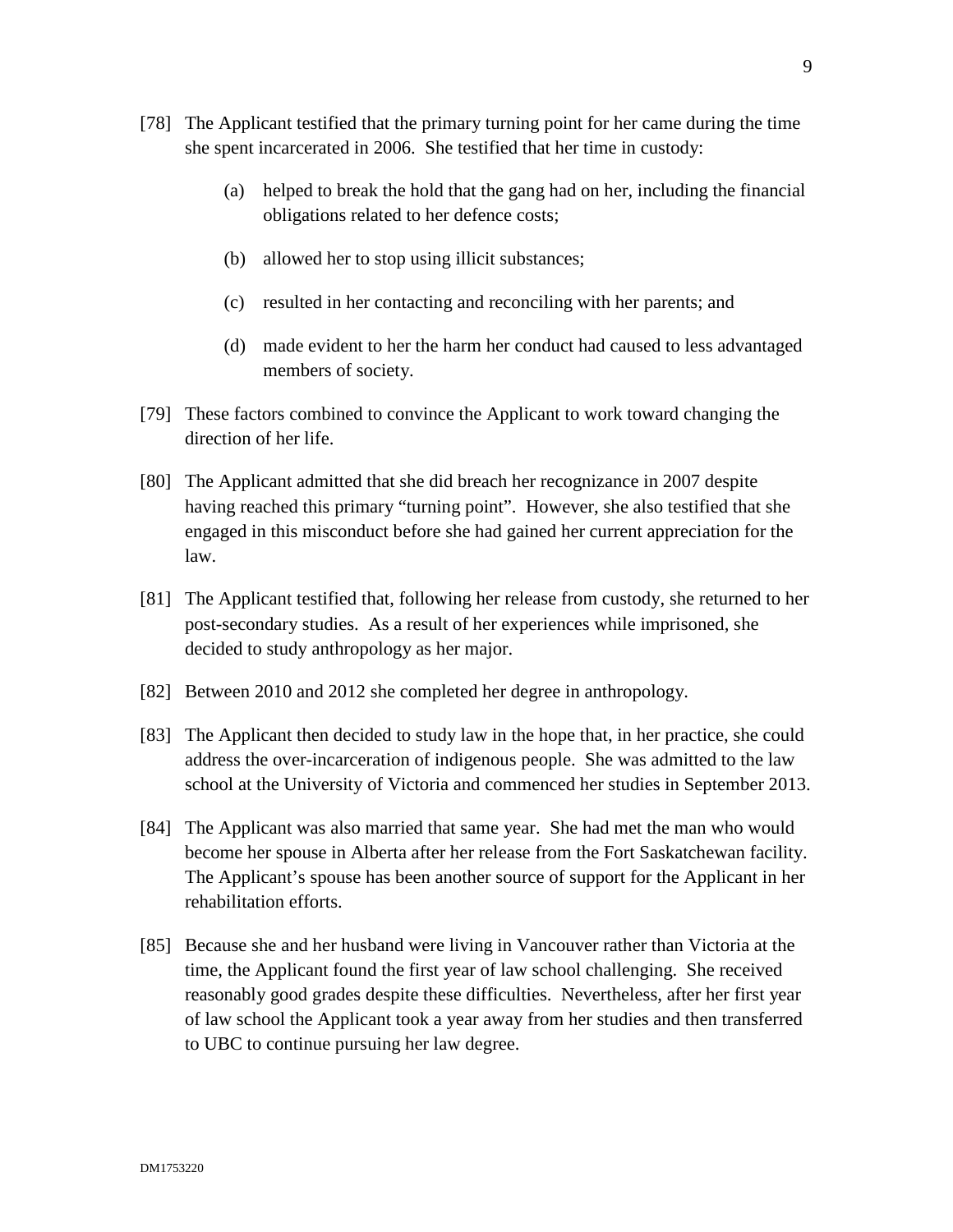- [86] The Applicant excelled academically in her two years at UBC. She testified that, through her studies, she came to respect and even to love the law. This appreciation stands in sharp contrast to her admitted prior disregard for the law.
- [87] The Applicant testified that she now wishes to use her experience and her abilities to help others.
- [88] During her time at UBC, the Applicant participated in UBC's Innocence Project (the "Innocence Project"). In fact, the Applicant continued to assist in the matter to which she had been assigned even after her two terms with the Innocence Project were complete. The Director of the Innocence Project provided one of the letters of support for the Applicant.
- [89] The Applicant travelled to speak to a class in Alberta about "women and crime", and she also visited an institution in Matsqui to speak to inmates there about her experiences.
- [90] According to the Applicant, she sought out articles from a criminal law firm in particular, because she wished to engage in legal aid criminal law work to help people in circumstances like those of the individuals she met while incarcerated.
- [91] The Applicant was offered articles by the Firm, which is holding a position for her pending the outcome of this hearing. During the period that she has been unable to accept articles, the Applicant has been volunteering with the Firm, as well as doing some paid clerical work.
- [92] Three lawyers from the Firm wrote letters supportive of the Applicant, which were included among the Letters entered into evidence.
- [93] The Applicant testified that, if she is admitted to the LSAP, she will begin the Professional Legal Training Course in May 2018. On the other hand, if her application is not granted, she expressed her intention to continue her legal studies and seek a teaching position in law.
- [94] The Applicant was asked in cross-examination and by the Panel whether there should be concerns about the Applicant practising criminal law, and potentially coming into contact with the very lifestyle she had previously found enticing.
- [95] The Applicant testified in response that she had worked very hard to turn her life around and to accomplish all that she had. The Applicant stated that she had finally made her parents proud of her. She also now wished to use her experience to help others. The Applicant testified she was not going to throw all of that away now.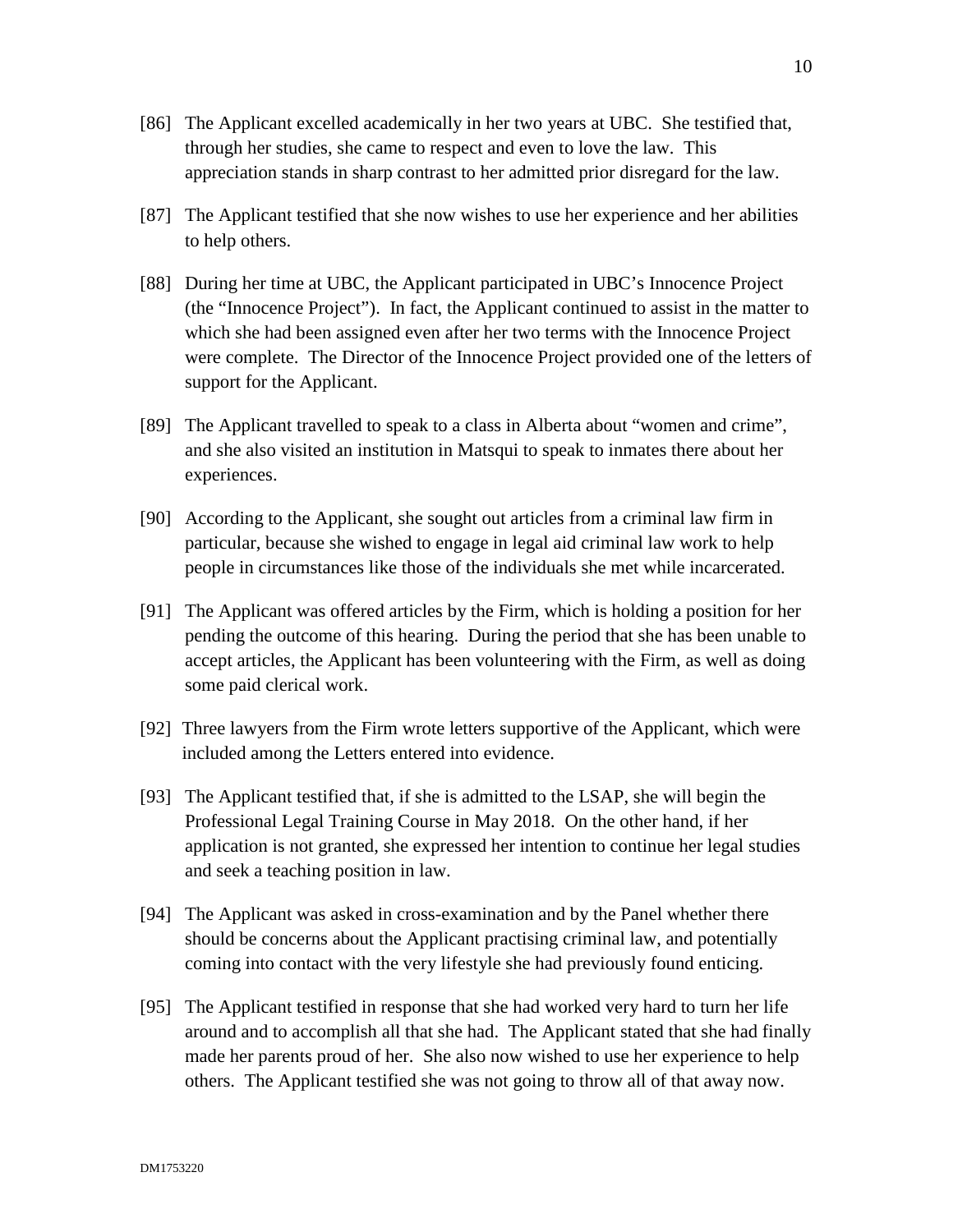She further testified that she had come to love the law as a result of her studies, and was now ashamed of her prior conduct and her previous disrespect for the law.

- [96] The Applicant testified that there is no longer anything appealing to her about the criminal lifestyle, and nothing about it that she misses.
- [97] The Applicant testified that she feels fortunate to be joining, if permitted, a supportive and collegial law firm that will help her to learn to practise law and to maintain a healthy professional distance while working on matters about which she is clearly passionate.

#### **The Lawyer's testimony**

- [98] The Lawyer testified in support of the Applicant.
- [99] The Lawyer has been called in British Columbia for seven years, and has practised at the Firm since then.
- [100] The Lawyer provided one of the Letters supporting the Applicant. In her testimony, the Lawyer expanded on the contents of her letter.
- [101] The Lawyer testified that, during the interview process, the Applicant had disclosed her criminal record without having to be prompted. Over the course of two interviews, the Applicant was asked many questions about her past by various members of the Firm. According to the Lawyer, the Applicant was candid and honest and gave mature and insightful accounts of her past conduct.
- [102] In cross-examination, the Lawyer described the Applicant's approach to the interview process as "very forthright."
- [103] She testified that the Firm determined unanimously to offer the Applicant articles even though they knew her past conduct may preclude her from taking on such a position.
- [104] The Lawyer also testified that the Applicant had been volunteering at the Firm almost every day, including most Sundays, even though it is uncertain that the Applicant will be able to accept an articling position and be called.
- [105] The Lawyer testified that she has worked with the Applicant on several projects and described the Applicant as dedicated, as well as passionate about criminal defence work and the law. She characterized the Applicant as very intelligent and diligent in her work.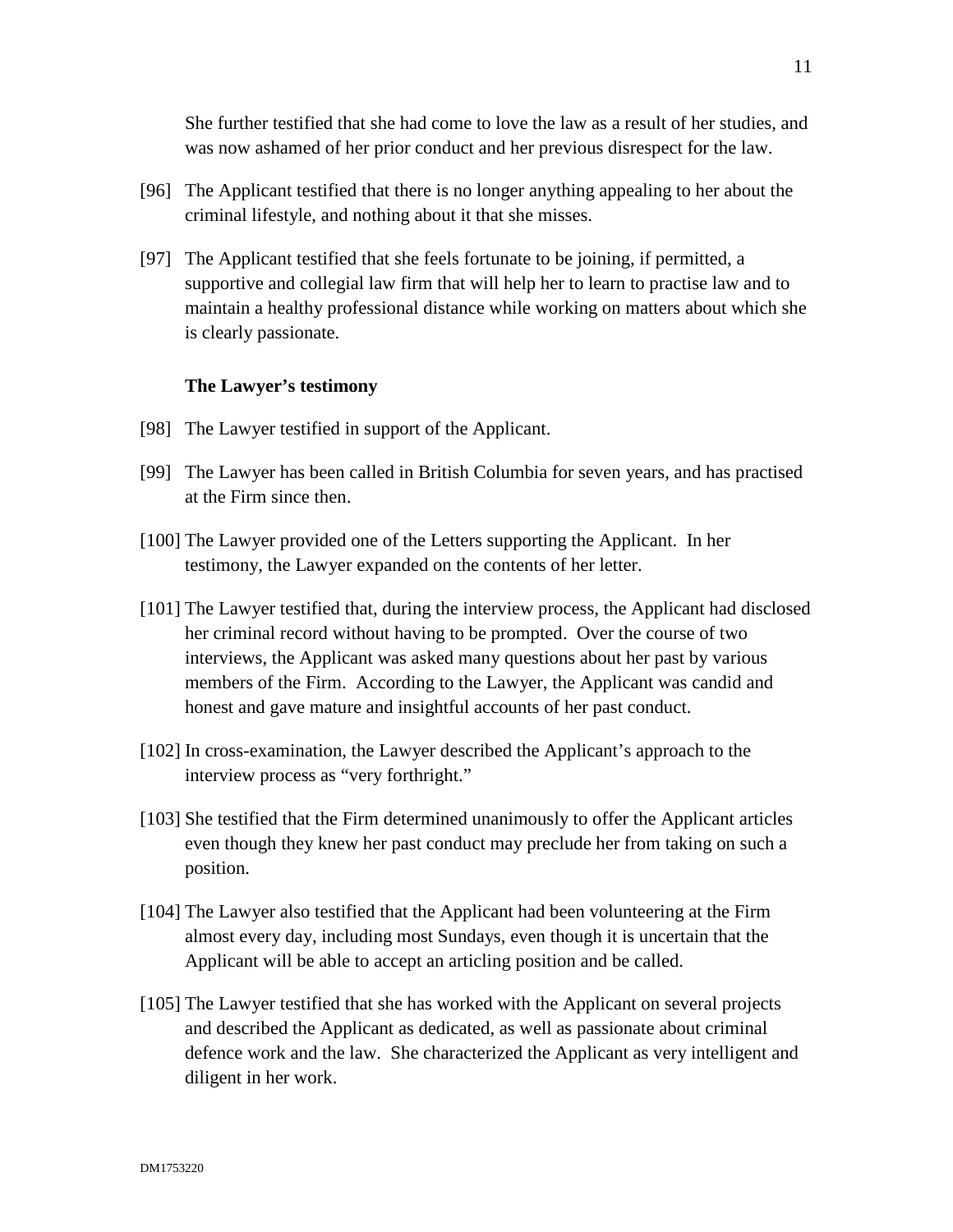[106] The Lawyer testified that she trusts the Applicant and she believes the Applicant will become an excellent lawyer if given the opportunity.

### **The Letters of support**

- [107] The Applicant tendered nine Letters in support of her application, authored by a family member, friends of her family, as well as from law school professors and lawyers from the Firm who have worked with the Applicant.
- [108] The Law Society did not object to the introduction into evidence of the Letters.
- [109] In closing submissions, counsel for the Law Society cautioned the Panel against placing too much weight on the Letters from the family member and from other letter writers who had not worked with the Applicant in a professional capacity.
- [110] Significantly, counsel for the Law Society also advised the Panel that he had contacted the authors of the Letters to ensure they were fully aware of the Applicant's criminal background. Counsel for the Law Society confirmed that the Applicant had fully and candidly advised all of the writers about her criminal activities before they had drafted their Letters.
- [111] Mindful of the Law Society's submission to consider the source of each of the Letters, a number of themes can be drawn from them as follows:
	- (a) the Applicant was frank and forthcoming to the authors of the Letters about her criminal history before they agreed to provide their letters of support; (Exhibit 4, Tabs 3 to 8)
	- (b) the Applicant became a dedicated and excellent student at law school; (Exhibit 4, Tabs 1, 3 and 4)
	- (c) the Applicant has shown a significant commitment to volunteer work and a particular dedication to seeking justice for disadvantaged members of society who have become involved with the criminal justice system; (Exhibit 4, Tabs 3, 7, 8)
	- (d) the Applicant appears to have turned her life around and learned from her mistakes; (Exhibit 4, Tabs 3, 6, 8, 9)
	- (e) the Applicant is sincere and trustworthy; (Exhibit 4, Tabs 4, 5 and 7) and
	- (f) the Applicant would make a positive addition to the profession (Exhibit 4, Tabs 1 to 4, and 7 to 9).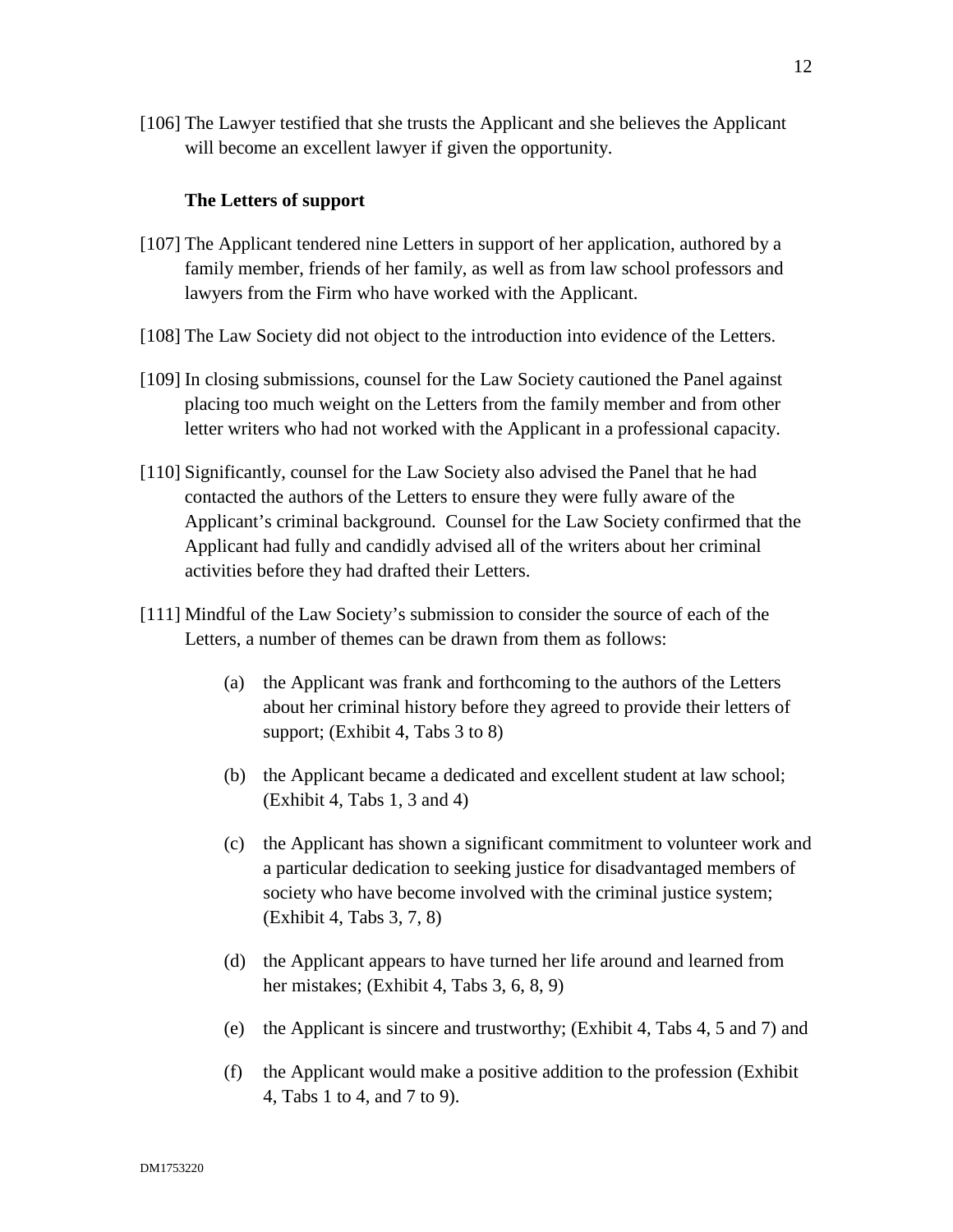### **ISSUE**

[112] As set out above, the issue to be determined in this hearing is whether the Applicant now satisfies the requirements of s. 19(1) of the Act.

### **THE LAW**

[113] The parties agreed as to the authorities and the principles that are relevant to this matter, which are summarized below.

#### **Good character and fitness**

- [114] The Applicant bears the burden of proving that she is of good character and repute and fit to become a barrister and solicitor. The standard of proof is on a balance of probabilities. (*Law Society of BC v. McOuat* (2001), 84 BCLR (3d) 242 (CA))
- [115] In *Re: Applicant 9*, 2016 LSBC 14, the purpose and applicable principles relating to this test were described as follows:
	- 36. Under section 3 of the *Legal Profession Act*, *the Law Society must uphold and protect the public interest by, among other things, ensuring the independence, integrity, honour and competence of lawyers*.
	- 37. In *MacDonald Estate v. Martin*, [1990] 3 SCR 1235, the Supreme Court of Canada expressed concern that *the legal profession maintain high standards of professional conduct to promote public confidence in the administration of justice and strengthen the integrity of Canadian systems of justice*.
	- 38. On the fundamental question of what constitutes "good character and repute" for the purpose of entry into the legal profession, the BC Court of Appeal in *McOuat v. Law Society of BC* (1993), 78 BCLR (2d) 106, adopted the following oft-quoted passage from an article entitled, "What is 'Good Character'?" by Mary Southin, QC (as she then was), published in *The Advocate*, (1977) v. 35 at 129:

 I think in the context "good character" means those qualities which might reasonably be considered in the eyes of reasonable men and women to be relevant to the practice of law in British Columbia at the time of application.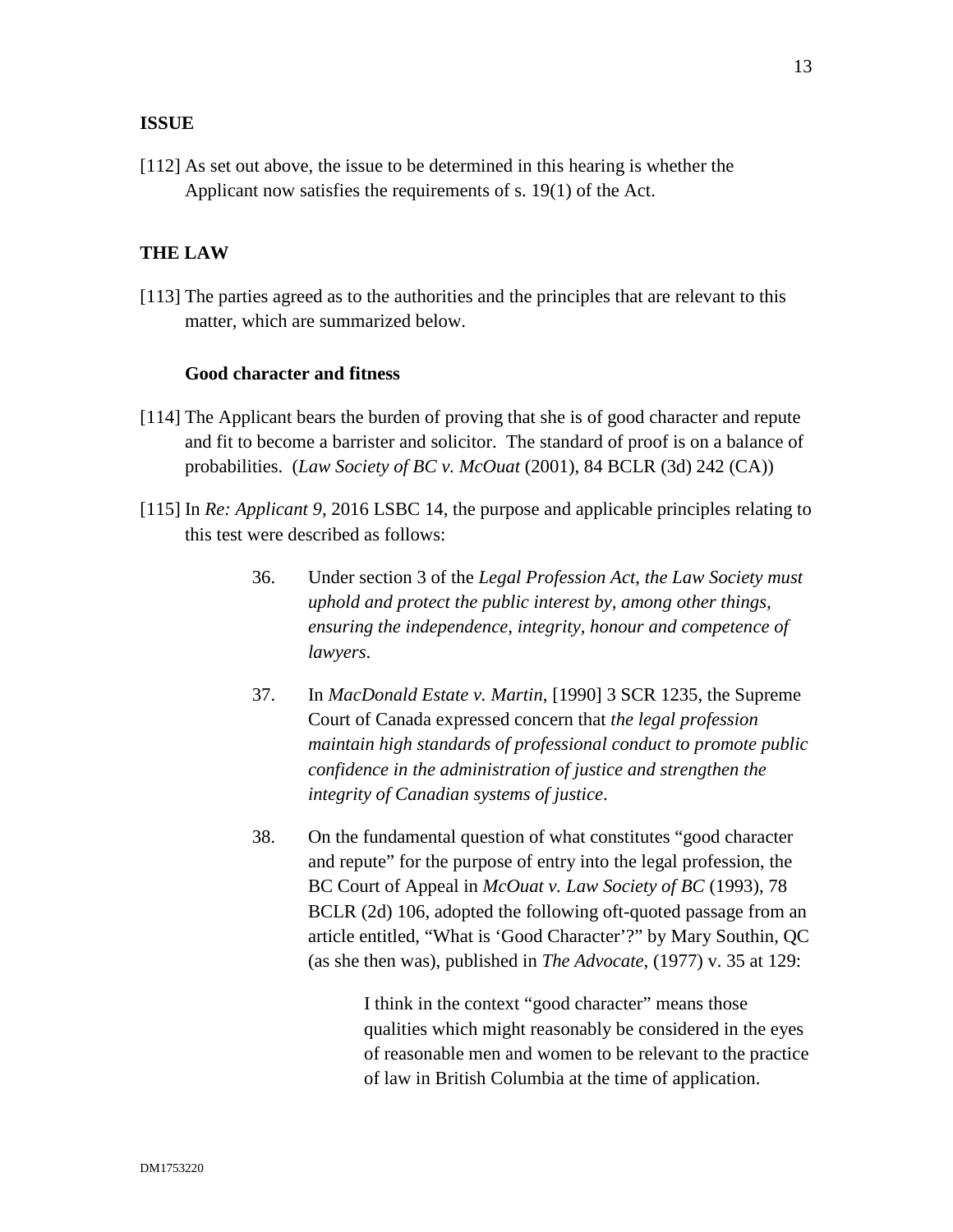Character within the Act comprises in my opinion at least these qualities:

- 1. An appreciation of the difference between right and wrong;
- 2. The moral fibre to do that which is right, no matter how uncomfortable the doing may be and not to do that which is wrong no matter what the consequences may be to oneself;
- 3. A belief that the law at least so far as it forbids things which are *malum in se* must be upheld and the courage to see that it is upheld.

What exactly "good repute" is I am not sure. However, the *Shorter Oxford Dictionary* defines "repute" as "the reputation of a particular person" and defines "reputation" as:

- 1. The common or general estimate of a person with respect to character or other qualities; the relative estimation or esteem in which a person is held.
- 2. The condition, quality or fact of being highly regarded or esteemed; also respectability, good report.

In the context of s. 41 I think the question of good repute is to be answered thus: would a right-thinking member of the community consider the applicant to be of good repute?

…

[emphasis added]

- [116] The standard in s. 19(1) of the Act applies equally whether the applicant is seeking enrolment in the LSAP or requesting call and admission. (*Re: Applicant 8,* 2015 LSBC 12 at paragraph 48)
- [117] In light of the Applicant's admitted criminal conduct and prior disrespect for the law, there is no doubt she previously did not satisfy the good character and fitness test.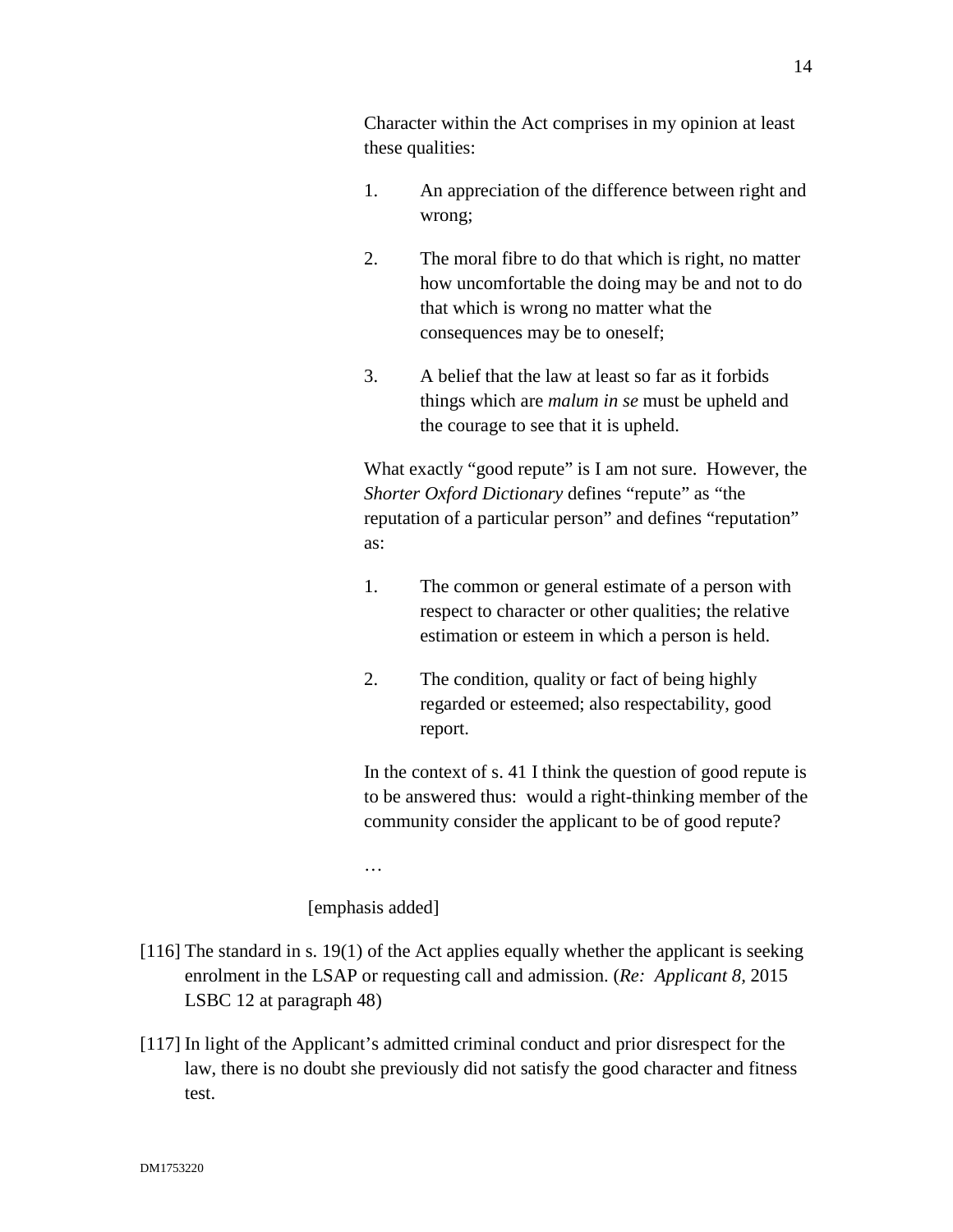[118] However, the question for this Panel is whether the Applicant has sufficiently rehabilitated herself such that she now satisfies those criteria.

# **Rehabilitation**

- [119] The parties directed the Panel to a number of authorities that address the issues of previous criminal conduct, rehabilitation and current good character.
- [120] In *Law Society of Upper Canada v. Schuchert*, [2001] LSDD No. 63, the applicant disclosed a number of criminal convictions, as well as his history of drug and alcohol dependency. In allowing the Applicant to enrol in the Bar Admission Course, the hearing panel held as follows:
	- 14. *The applicant was not of good character during the period of the offenses which resulted in criminal convictions.* …
	- 15. *The question for the admissions panel is whether the applicant has changed since the time of those charges and is now of good character*.
	- 16. The purpose of the good character requirement is to ensure that the Law Society can protect the public and maintain high ethical standards in the lawyers the Law Society admits to practice. Any decision about this applicant must serve to protect the public and maintain high public confidence in the Law [S]ociety's selfgovernance.
	- 17. The definition of good character is set out in previous decisions of Law Society admissions panels and is an evolving definition. The definition is not exhaustive and refers to a bundle of attributes which, when taken together, amount to good character:

Character is that combination of qualities or features distinguishing one person from another. Good character connotes moral or ethical strength, distinguishable as an amalgam of virtuous attributes or traits which would include, among others, integrity, candour, empathy and honesty.

18. The onus is on the applicant to prove that he is of good character at the time of the hearing of the application for admission. The standard of proof is the balance of probabilities. *The relevant test*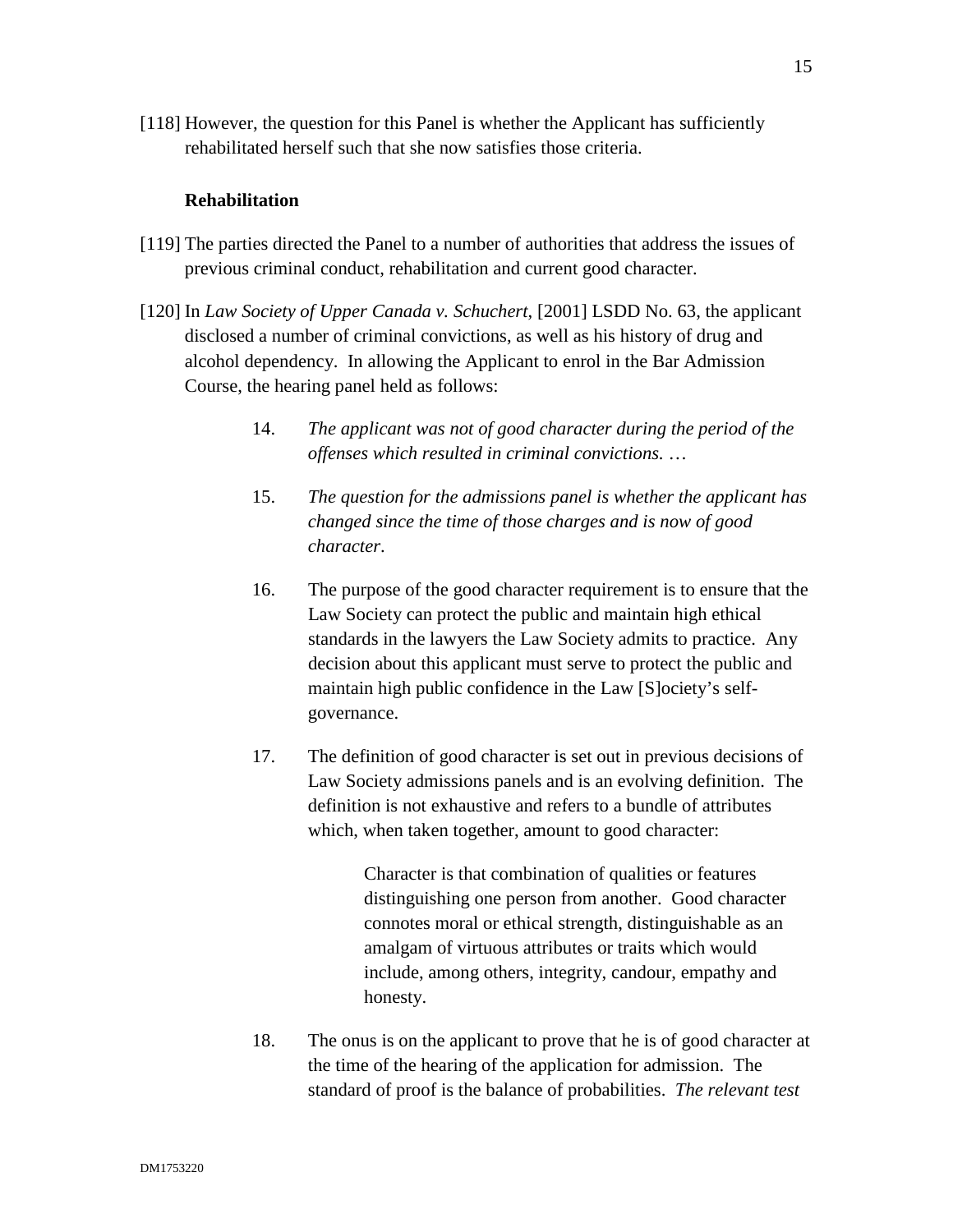*is not whether there is too great a risk of future abuse by the applicant of the public trust, but whether the applicant has established his good character at the time of the hearing on a balance of probabilities. The test does not require perfection or certainty. The applicant need not provide a warranty or assurance that he will never again breach the public trust. The issue is his character today, not the risk of his re-offending*.

- 19. *The existence of a criminal record, even for serious offenses, is not, of itself, an impediment to admission to the bar. The test is whether the applicant has changed since the time of those charges and is now of good character*.
- 20. *It is important not to confuse the good character requirement for admission with notions about forgiveness or about giving an applicant a second chance. The Admissions panel is not in the forgiveness business; the test to be applied is clear, and the admissions panel is to determine if the applicant is of good character today*. The *Law Society Act* does not permit an admissions panel to apply any test other than that relating to the applicant's good character at the time of the hearing.
- 21. The onus is on the applicant to establish he is now of good character, on the balance of probabilities, on clear and convincing evidence. *The applicant's evidence was truthful, and straightforward. His self-reporting was full and frank, and consistent with his presentation to the admissions panel as a man who was, with candour, fully revealing his past conduct*. The character evidence offered by the applicant described him as a person of good character and a person of integrity.
- 22. *It has been twelve years since the last criminal activity for which the applicant was convicted*. The applicant had a disadvantaged up-bringing, was "on the streets" early and was heavily involved in drug and alcohol abuse. Nevertheless, he stopped drinking and using drugs, he returned to school, completed a B.A. and completed law school. *The applicant's criminal convictions were in a different life. He has turned the corner. He has rehabilitated himself and has shown that he is now a person of good character*. Subject, of course, to completing all the requirements of the Bar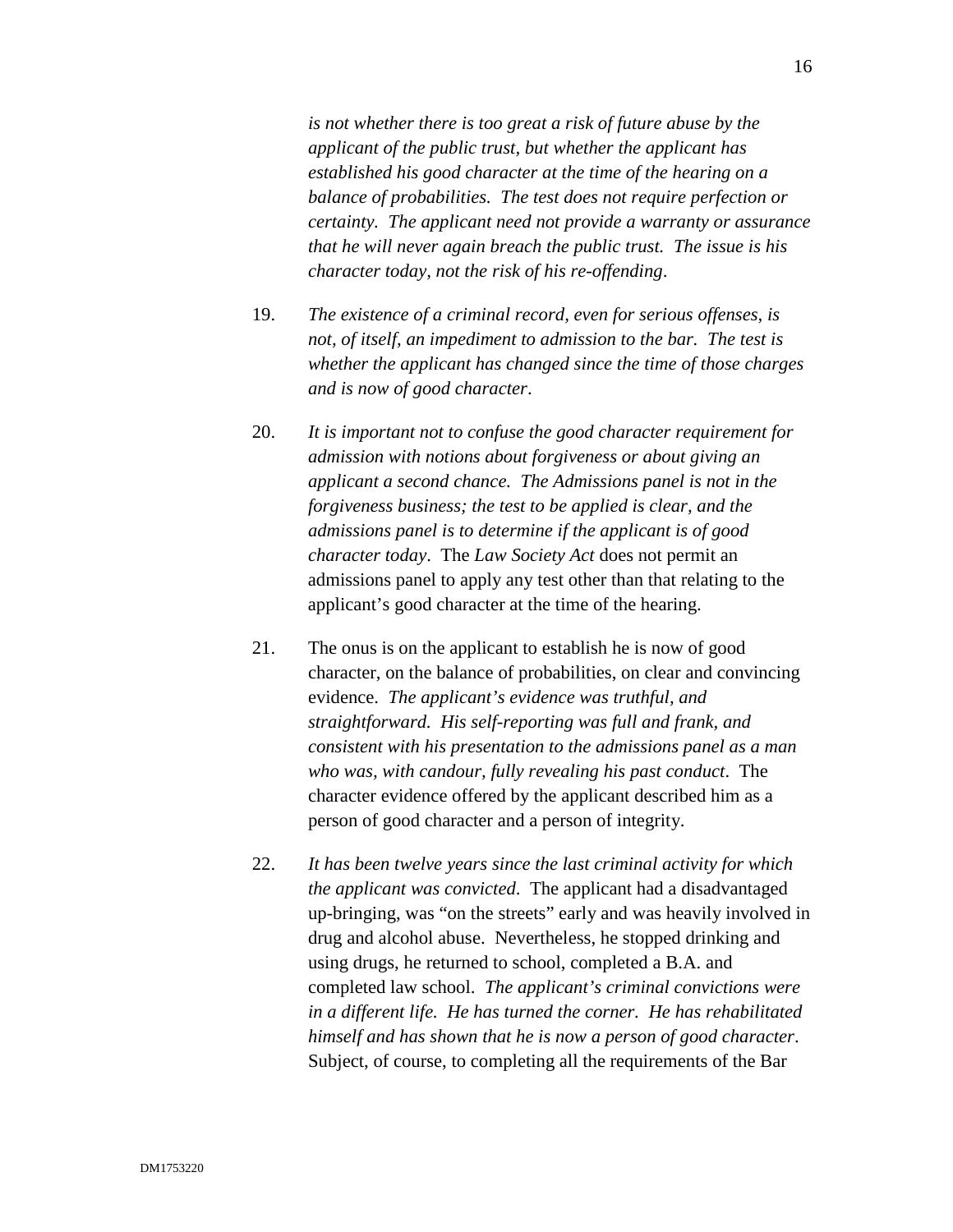Admission Course for admission, the applicant should be admitted to the bar of Ontario.

[emphasis added]

[121] In *Re: Applicant 3,* 2010 LSBC 23, the credentials panel held at paragraph 23:

The determining factor at all Credentials hearings is the public interest. *To protect the public, the Law Society must be satisfied that an applicant meets the test of being of "good character and repute"*. Unlike in the disciplinary context, the onus is on the Applicant to meet this standard. *In this context, public interest has a broader meaning. It is in the public interest to have articled students and lawyers from diverse backgrounds. Persons who have gone astray and have truly rehabilitated themselves can give valuable insight to clients, the courts and the public. They can become valued and trustworthy members of the profession. They set an example to all of us*. However, here the onus is on this Applicant to prove his rehabilitation. It is not enough for the Applicant to appear and say, "These events happened a long time ago, and by the way, I have rehabilitated myself." *A much more thorough examination is required*.

[emphasis added]

- [122] The credentials panel in *Applicant 3* went on to find that the applicant had not satisfied the onus of demonstrating he had been rehabilitated. In arriving at that conclusion, the panel noted at paragraph 151 that the applicant had not told one of the witnesses who testified on his behalf about his prior criminal charges or his history with drugs until the month before the hearing, and only when it became clear that he needed the witness to testify in support of his application.
- [123] At paragraph 153, the credentials panel also held that the applicant, "appeared to find it easy to excuse his past conduct as well as his failure to provide any restitution to Ms. S for the damage he caused as her tenant."
- [124] At paragraph 155, the credentials panel concluded that this was not a case where the applicant's evidence of rehabilitation was notable and persuasive.
- [125] Similarly in *Re: Applicant 9*, the panel found at paragraph 46 that the applicant had made, "very positive and determined steps toward rehabilitation." Nevertheless, at paragraphs 47 and 48, the panel identified more recent issues of concern, including an impaired driving incident, that indicated that the applicant had not sufficiently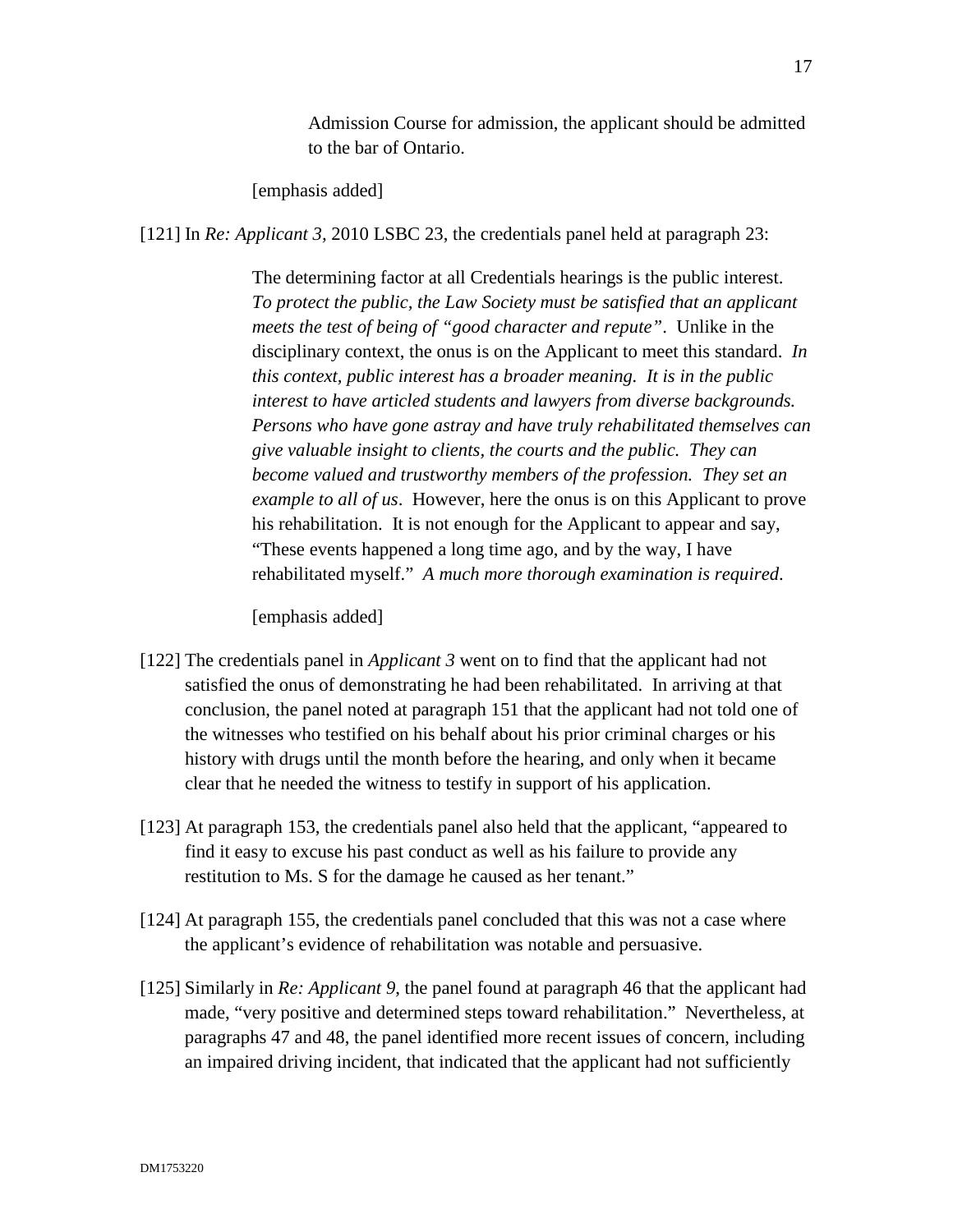addressed his impulsivity and poor judgment to satisfy the test of good character and fitness.

- [126] *Re: Mangat*, 2013 LSBC 20, involved an applicant who had previously been a member of a gang, had a history of serious criminal charges and convictions, and had been imprisoned for nine months.
- [127] Subsequently, the applicant freed himself of his gang involvement and became active in anti-gang youth education initiatives. During law school, the applicant also engaged in other volunteer activities.
- [128] In accepting that the applicant met the good character and fitness test, the panel held as follows:
	- [39] In his closing submissions, Law Society counsel stated that, having heard all of the evidence on this hearing, the Law Society was not taking a position regarding the application. *Law Society counsel underlined that the Panel's determination of the Applicant's character must be based upon the Panel's assessment of the Applicant's current character. Past behaviour may influence that current assessment, but is not determinative*. He observed that the Applicant had answered questions about possibly inconsistent evidence in a forthright manner, several times admitting that he had no answer or explanation, and noted that the Applicant had not proffered facile answers. *He observed that the Applicant's turnaround of the direction of his life was both laudable and genuine; a remarkable journey*. The Panel agrees with these submissions.
	- [40] *The Panel observes that rehabilitation from a criminal past such as this is not only possible, but is to be encouraged. It is in the public interest to admit lawyers from diverse backgrounds with a view to meeting the legal needs of all sectors of society*.

# [emphasis added]

[129] In *Law Society of BC v. Gallant*, 2017 LSBC 21, an inquiry into the applicant's character and fitness was necessitated by the fact that the applicant had been involved with gangs and right wing extremist groups. The applicant also had a significant criminal history, including convictions for assault.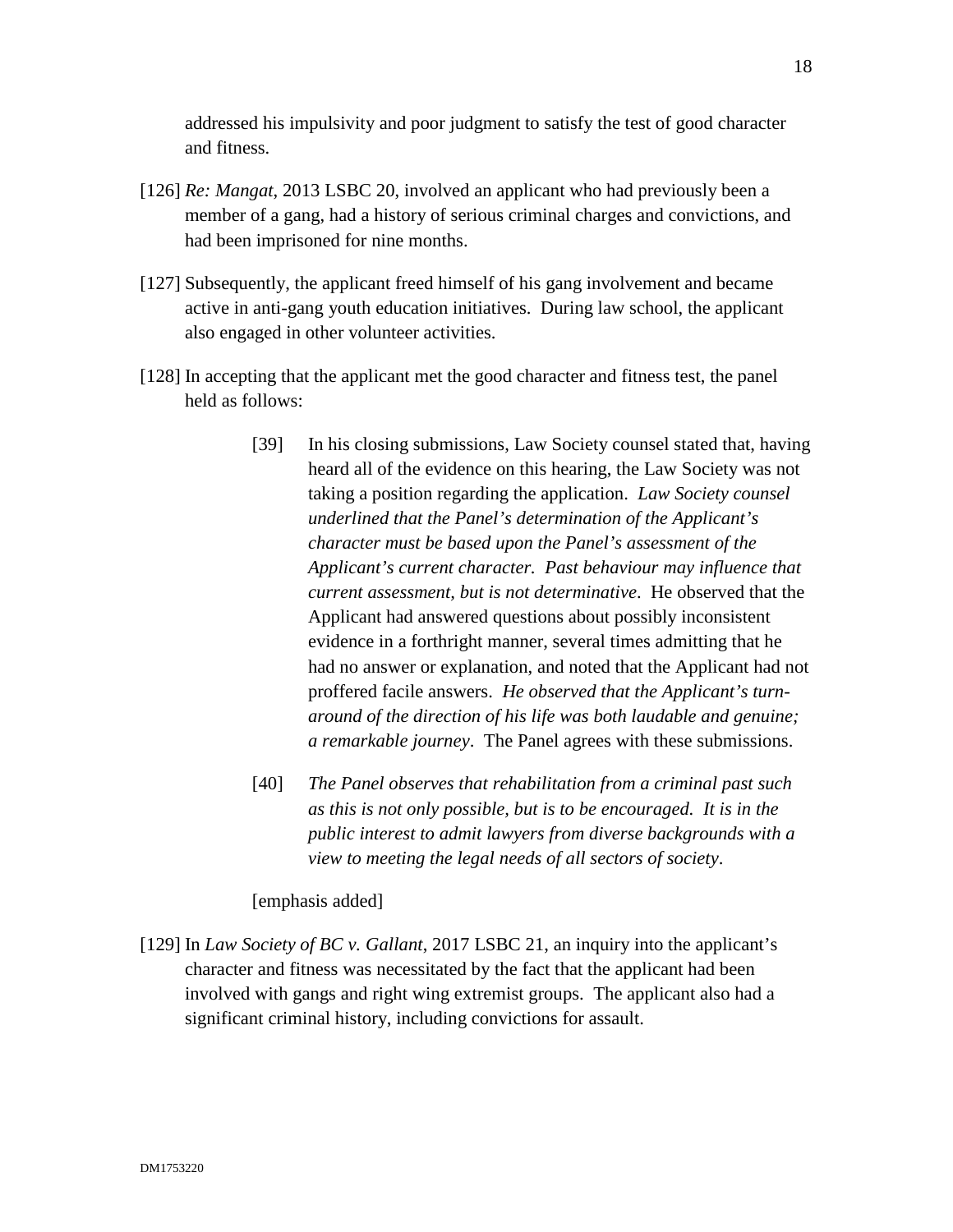- [130] However, with the support and encouragement of his family, the applicant gave up using drugs and alcohol. He also broke away from his gang affiliations. Ultimately, he received a pardon for his criminal convictions.
- [131] The applicant became an academic, publishing 18 articles and speaking at numerous conferences. He volunteered with anti-racism and anti-radicalization groups, and counselled people seeking to leave gangs and hate groups.
- [132] The applicant then attended law school and, after graduating, sought admission to the LSAP.
- [133] In support of his application, the applicant tendered 16 reference letters.
- [134] After reviewing the evidence, the credentials panel held at paragraph 31:

This Panel observes, as other such panels have done in the past, (e.g., *Mangat*), that *rehabilitation from a criminal past* such as this is not only possible, *but is to be encouraged*. *It is in the public interest to admit lawyers from diverse backgrounds* with a view to meeting the legal needs of and protecting all sectors of society.

[emphasis added]

[135] In the result, the panel concluded that the applicant had been rehabilitated and now met the test in s. 19(1) of the Act.

# **POSITION OF THE PARTIES**

#### **The Applicant**

- [136] Counsel for the Applicant submitted that the Panel is to assess the Applicant's current character, not her past conduct.
- [137] He emphasized that, prior to her application to the Law Society, as well as throughout the application process and this hearing, the Applicant had been completely forthright about her past. Counsel submitted the Applicant's consistent candour should be a significant consideration in the Panel's assessment of the Applicant's current character and fitness.
- [138] Counsel for the Applicant also submitted that the Letters in support of the Applicant were provided by people who know the demands a career in law can place on someone and they were all fully aware of the Applicant's past conduct.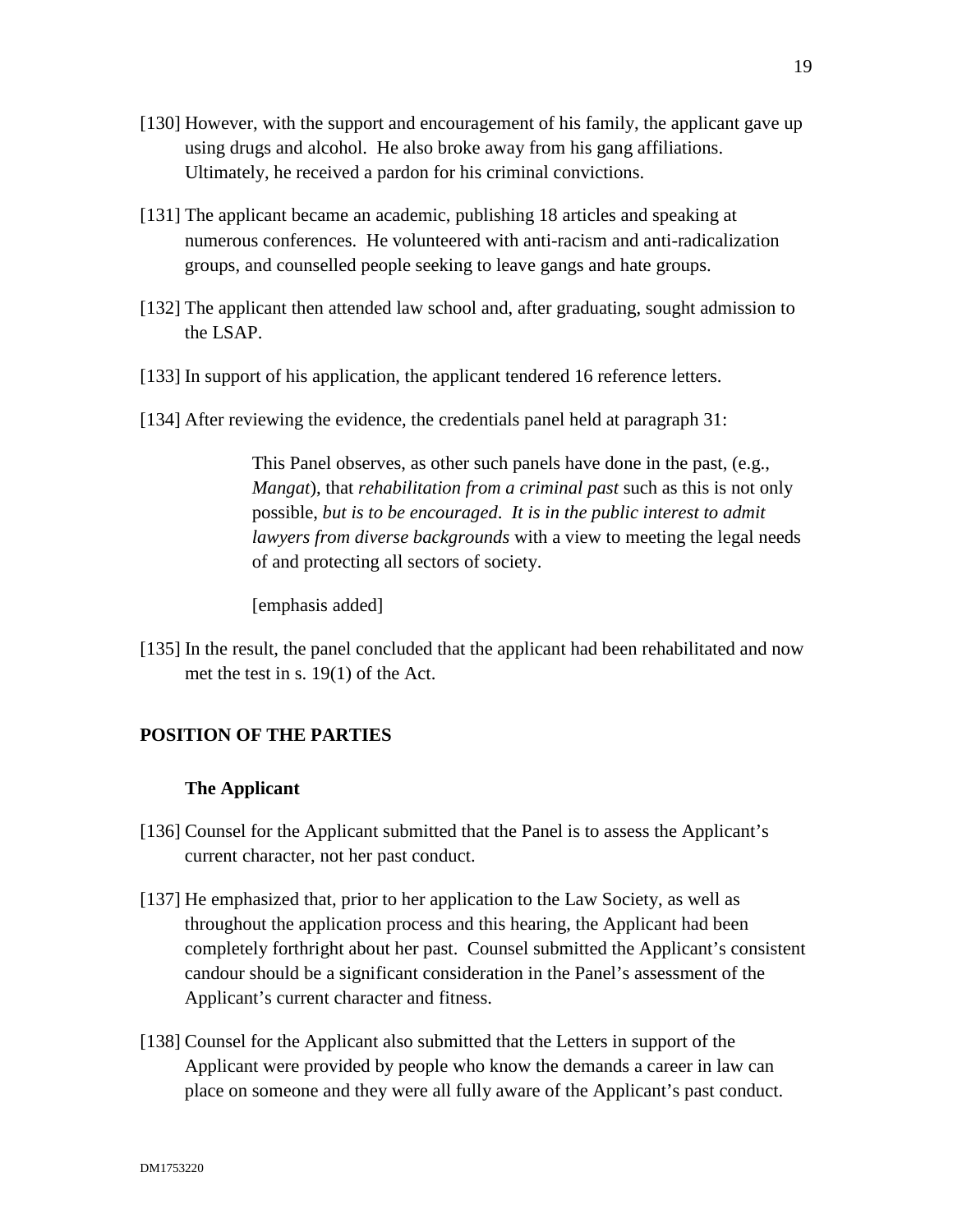Despite their full knowledge of the Applicant's history, the authors of the Letters were all strongly supportive of the Applicant.

- [139] Counsel characterized the Applicant's academic achievement in law school as exceptional and urged us to conclude that such an accomplishment illustrated the Applicant's dedication to the law. He also submitted that the Applicant's commitment to the law is evidenced by her pursuit of admission to the profession despite knowing the significant obstacle her criminal record would comprise.
- [140] With respect to the Consumer Proposal, counsel for the Applicant submitted it was not a matter of significance, given the Applicant's age at the time and the circumstances in which the Consumer Proposal was made.
- [141] In summary, counsel for the Applicant submitted that we should conclude the Applicant is now of good character and fit to be called to the Bar in light of:
	- (a) her honesty and openness with others in disclosing her criminal past;
	- (b) her academic achievement and volunteer work, demonstrating a substantially altered attitude towards the law; and
	- (c) the significant support and trust expressed in her from those who had worked with the Applicant, and who were familiar with the demands of being a lawyer.

# **The Law Society**

- [142] Counsel for the Law Society did not urge us to find that the Applicant was not of good character and fit to be admitted to the LSAP or called to the Bar.
- [143] Rather, his submissions were focused on:
	- (a) advising the Panel of the test to be applied;
	- (b) directing the Panel to the relevant authorities;
	- (c) ensuring that the Applicant's evidence was tested through crossexamination; and
	- (d) making certain that the evidentiary record before the Panel was as complete as possible.

[144] Counsel for the Law Society submitted that the following principles apply here: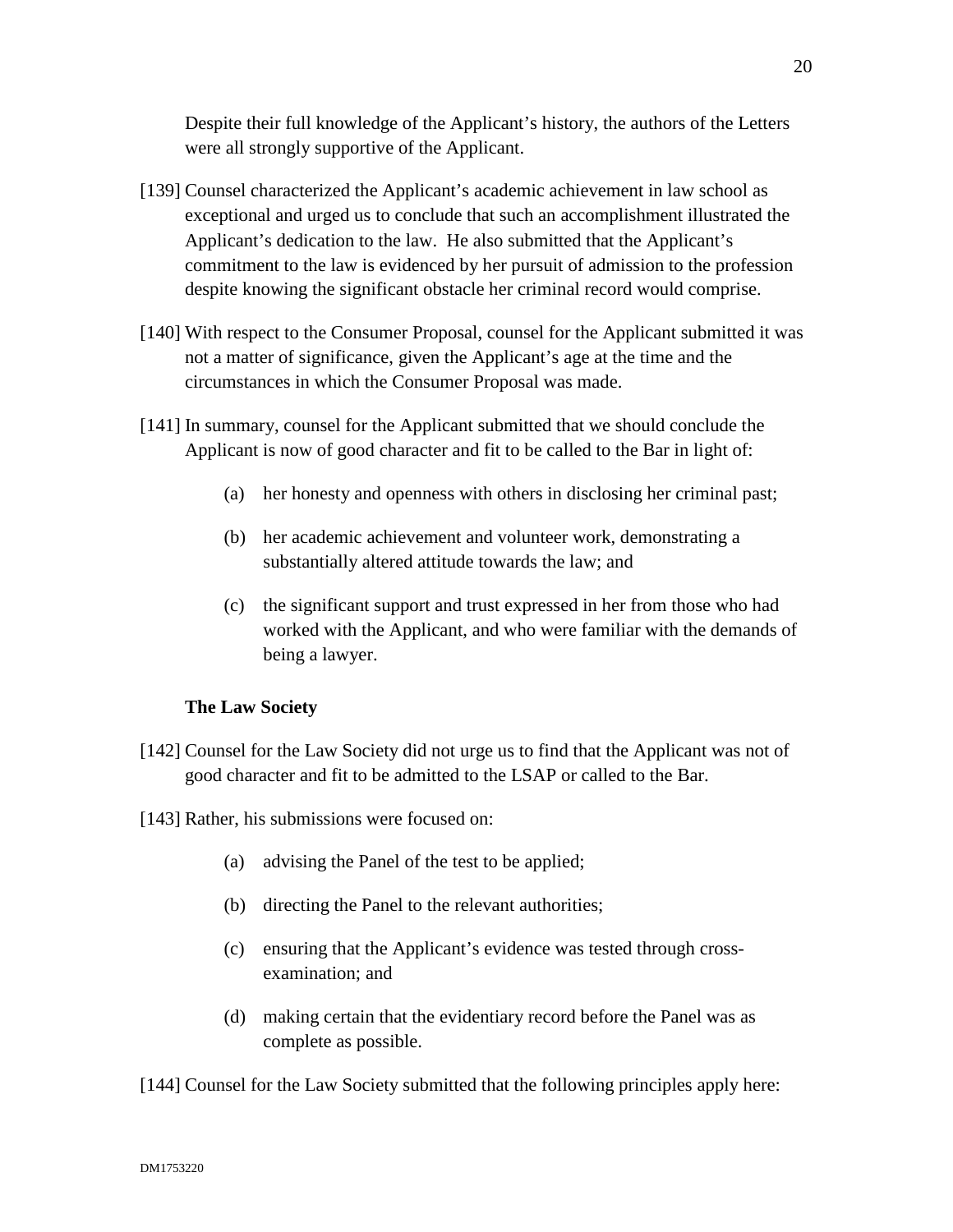- (a) The applicant bears the burden, on a balance of probabilities, of demonstrating her good character and fitness.
- (b) The existence of a past criminal record is not an automatic bar to the Applicant demonstrating she is now fit and of good character.
- (c) For the application to be granted, the Panel must consider the Applicant's character and fitness in light of her particular circumstances, both past and present, and determine whether the Applicant has truly rehabilitated herself.
- (d) Ensuring only those who are fit and of good character are admitted as barristers and solicitors is necessary to safeguard the public interest.
- [145] Counsel for the Law Society confirmed that *Gallant,* and *Mangat* are the most germane authorities for us to consider. He acknowledged that it appeared the Applicant had turned her life around in a manner similar to the applicants in those cases. However, he also cautioned the Panel against trying to draw direct comparisons between the behaviour of the Applicant and that of the applicants described in the authorities.
- [146] Counsel asserted that the Panel's task was not to weigh the "bad" and "good" conduct of the Applicant in relation to that of the parties in prior matters. Rather, he submitted our task was to assess the Applicant's current character, and whether we were satisfied that she had rehabilitated herself such that we could conclude that the Applicant is now of good character.
- [147] Counsel for the Law Society also submitted that this hearing is not an exercise in punishment or forgiveness. There is no threshold of "good works" that must be achieved for the Applicant to atone for her previous misconduct.
- [148] According to counsel for the Law Society, in assessing the Applicant's current character and fitness, the Panel should consider the following:
	- (a) the extent of the Applicant's admitted involvement with gangs and criminal activities, including the sale of narcotics;
	- (b) the Applicant's explanation as to what led her to change the direction of her life; and
	- (c) whether the Applicant has demonstrated that she has truly rehabilitated herself such that she satisfies the test in s. 19(1) of the Act.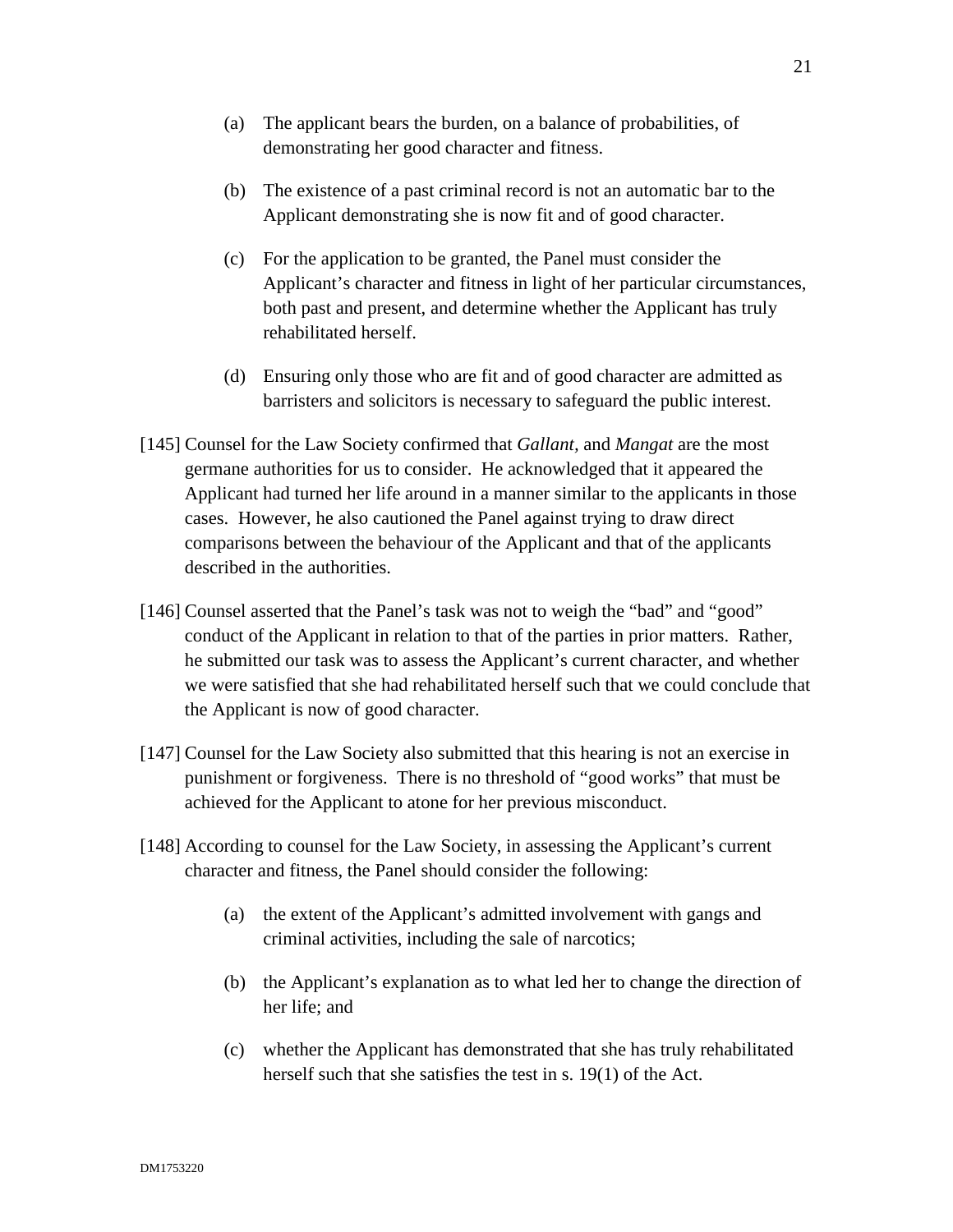- [149] With respect to the evidence, counsel for the Law Society took the position that, while we should consider the Letters provided on behalf of the Applicant, we should place more weight on Letters from those who have worked with the Applicant in a professional context. Conversely, counsel urged us to be cautious placing much, if any, weight on other Letters, particularly those from the member of the Applicant's family and from the friends of her family.
- [150] As set out above, counsel for the Law Society advised that he had made inquiries of all of the writers of the Letters and they had each confirmed that the Applicant was entirely frank and honest about her past conduct.
- [151] Counsel for the Law Society submitted that, amongst the most significant evidence of the Applicant's genuine rehabilitation is the degree of candour the Applicant has demonstrated:
	- (a) in this process;
	- (b) during her interviews with the Firm; and
	- (c) with regard to those authoring the Letters in support of the Applicant.
- [152] Counsel for the Law Society noted that the Applicant made no attempt to minimize or excuse her past conduct. Instead she acknowledged her significant involvement in criminal activity. The Applicant even admitted that she had been engaged in more criminal activity than that with which she was charged or convicted.
- [153] Counsel for the Law Society emphasized that the Applicant's openness with the Firm, with the Law Society, and in her testimony was all worthy of our consideration.
- [154] Finally, counsel submitted that the Law Society placed no particular emphasis on the fact of the Applicant's Creditor Proposal and took no position with respect to that aspect of the Applicant's record.

### **ANALYSIS AND DISCUSSION**

- [155] It is clear, based on her past conduct, that there was a time in the past when the Applicant did not satisfy the character and fitness standards of s. 19(1) of the Act.
- [156] Nevertheless, the existence of a prior criminal record, even involving serious offences, is not in and of itself an impediment to the Applicant satisfying the character and fitness standards now.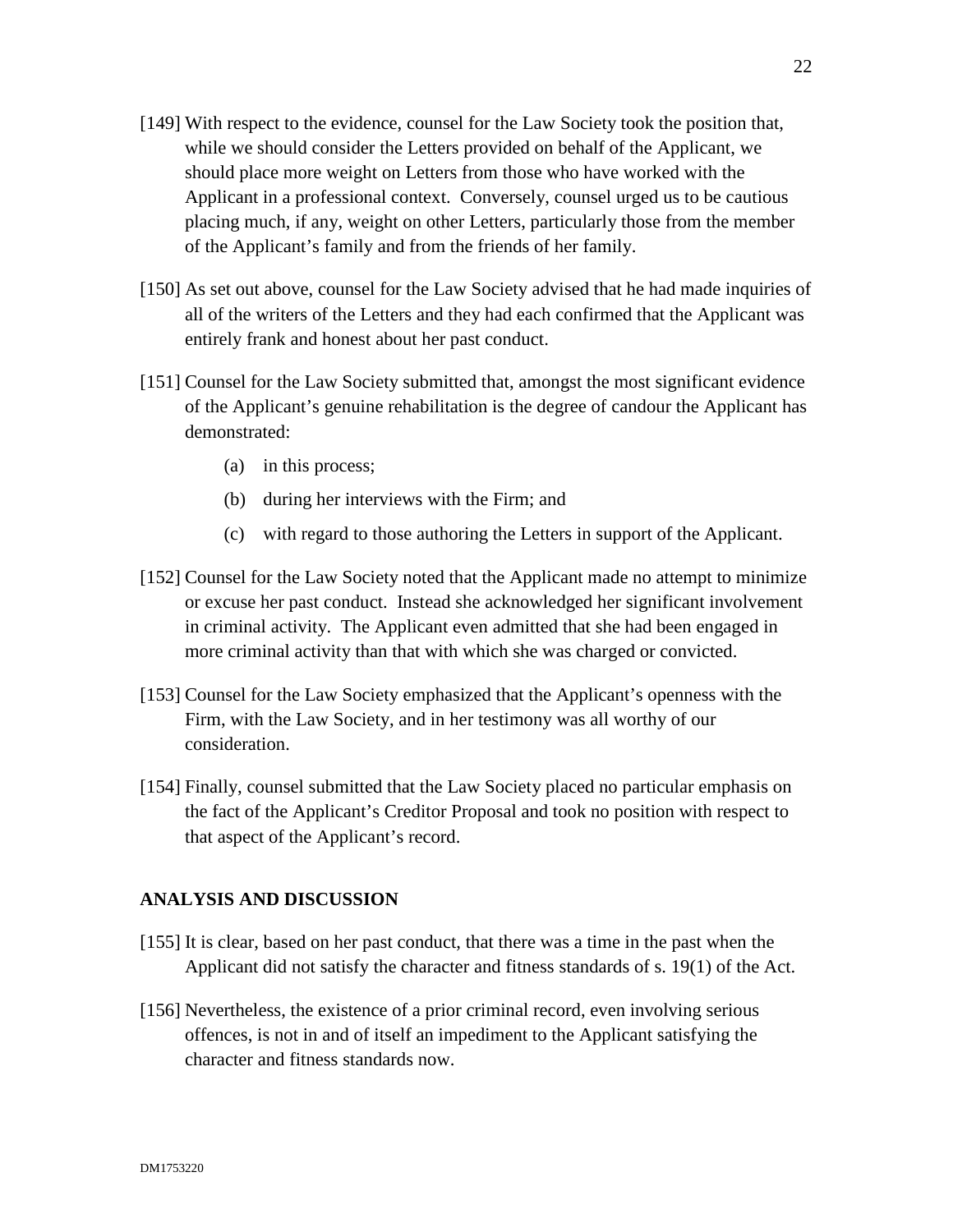- [157] The key issue for this Panel is whether we accept that the Applicant has rehabilitated herself to the point where she currently satisfies the good character and fitness requirements of the Act.
- [158] As indicated by the Panel's oral decision at the conclusion of the hearing, we have no hesitation in finding that the Applicant has genuinely and successfully rehabilitated herself such that she now satisfies the criteria of s. 19(1) of the Act.
- [159] In arriving at that conclusion, the Panel considered the following:
	- (a) the Applicant's criminal conduct was admittedly extensive, serious and prolonged; however,
	- (b) it has been approximately ten years since the Applicant engaged in such conduct;
	- (c) the Applicant explained the events that convinced her to change the direction of her life, in particular, the reconciliation with her parents and the insights she gained while incarcerated;
	- (d) counsel for both parties emphasized that the Applicant had been forthright and honest about her past conduct in her dealings in this process, with her Firm, and with the authors of the Letters;
	- (e) the Applicant did not seek to minimize or excuse her past conduct;
	- (f) the Applicant demonstrated particular dedication to her study of the law, and attained significant academic success;
	- $(g)$  the Applicant has engaged in substantial volunteer work that is consistent with her expressed desire to use her experiences to help others; and
	- (h) the Applicant has the support and confidence of those with whom she has worked in a professional context.
- [160] None of these considerations on its own may have satisfied the Applicant's burden. While counsel for both parties pointed to the Applicant's honesty as being an important consideration, and the Panel treated it as such, it is possible for an applicant to be honest and forthright about the past without being fully rehabilitated.
- [161] Similarly, the Applicant's academic achievement, while laudable and impressive, is not in and of itself evidence of rehabilitation. One could be a successful law student without satisfying the criteria in s. 19(1) of the Act.
- [162] Nevertheless, the evidence of the Applicant's performance in law school is consistent with her evidence as to the changes in her attitude towards the law. The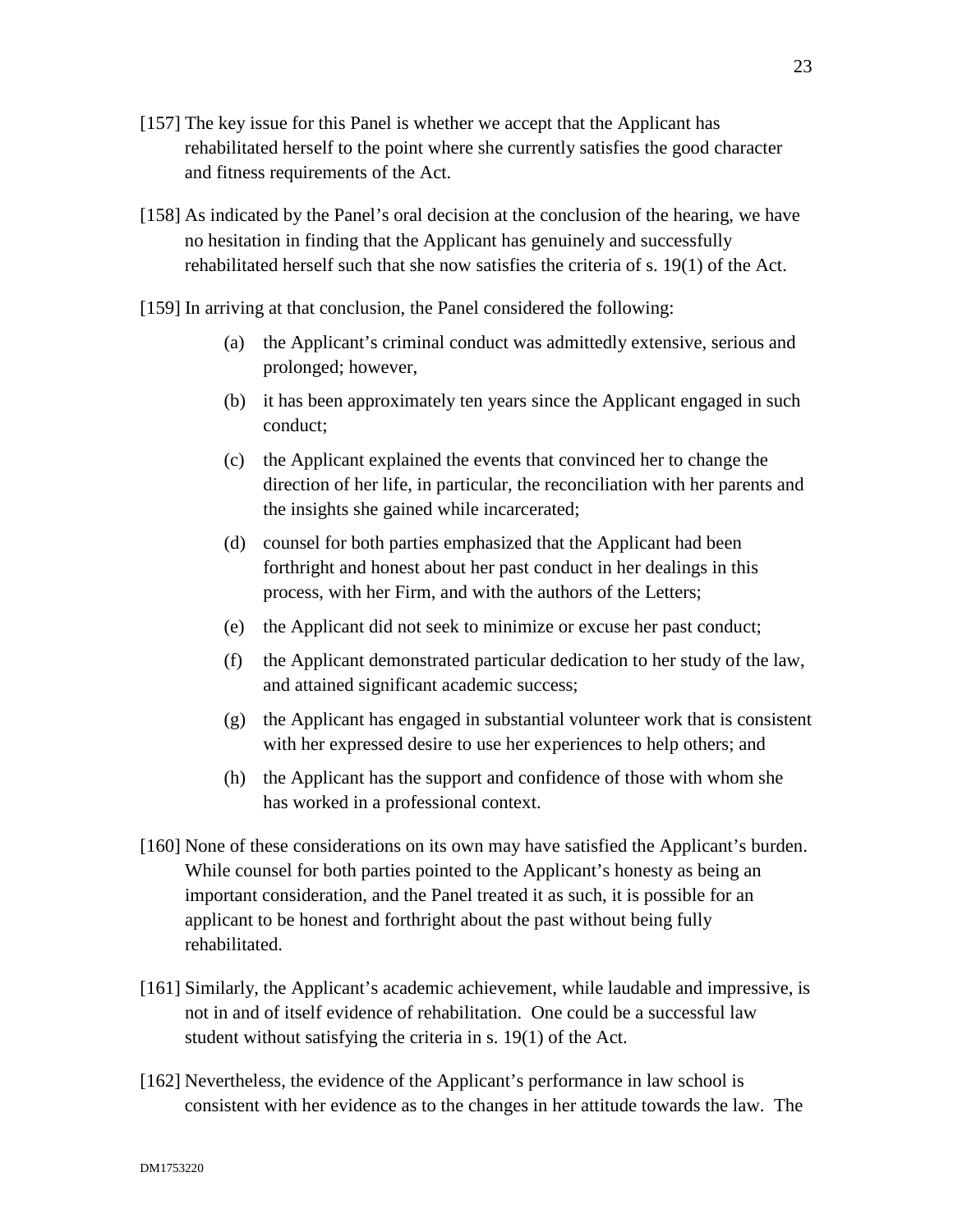Applicant's dedication to her studies is supportive of her explanation as to how she went from having a blatant disregard for the law, to aspiring to become a barrister and solicitor.

- [163] Her evidence in this regard is also supported by the contents of the Letters, and the evidence of the Lawyer, which confirmed the passion the Applicant now has for the law and for assisting those who are less advantaged in our society.
- [164] The Applicant's evidence with respect to her changed attitude toward the law is significant in this matter. The Applicant's last criminal act, breaching her recognizance by travelling to Fort McMurray in 2007, came after the transformative experiences she described having while incarcerated. The Applicant's evidence in respect of this conduct was that, even after she had determined to change the direction of her life, she still had disregard for the law.
- [165] In other circumstances, such conduct may have been more concerning for the Panel. However, the Applicant's explanation that, through her legal studies, she has come to respect the law and is now ashamed of her prior attitude is credible and compelling.
- [166] The Panel accepts the submissions of both parties that the Applicant has been honest and forthright in this hearing. We accept her evidence generally as being credible.
- [167] Both parties agreed that the Consumer Proposal was not a matter to which we should give much consideration. The Panel accepts those submissions.
- [168] The circumstances in this matter are unlike those in *Re: Applicant 3*. There, the panel had concerns that the applicant had not been entirely forthcoming in disclosing his past conduct to potential witnesses called to support his application. Conversely, here, counsel for the Applicant and the Law Society both described the Applicant as having been fully candid.
- [169] The other apprehensions expressed by the panel in *Re: Applicant 3*, that the applicant found it easy to excuse his own conduct, also do not apply here. Again, counsel for both parties agreed in their submissions that the Applicant made no excuses for her past activities and did not attempt to minimize the conduct or her responsibility for it.
- [170] The Applicant acknowledged her misconduct, expressed sincere remorse, and has been motivated by her previous actions now to use her experiences to help others.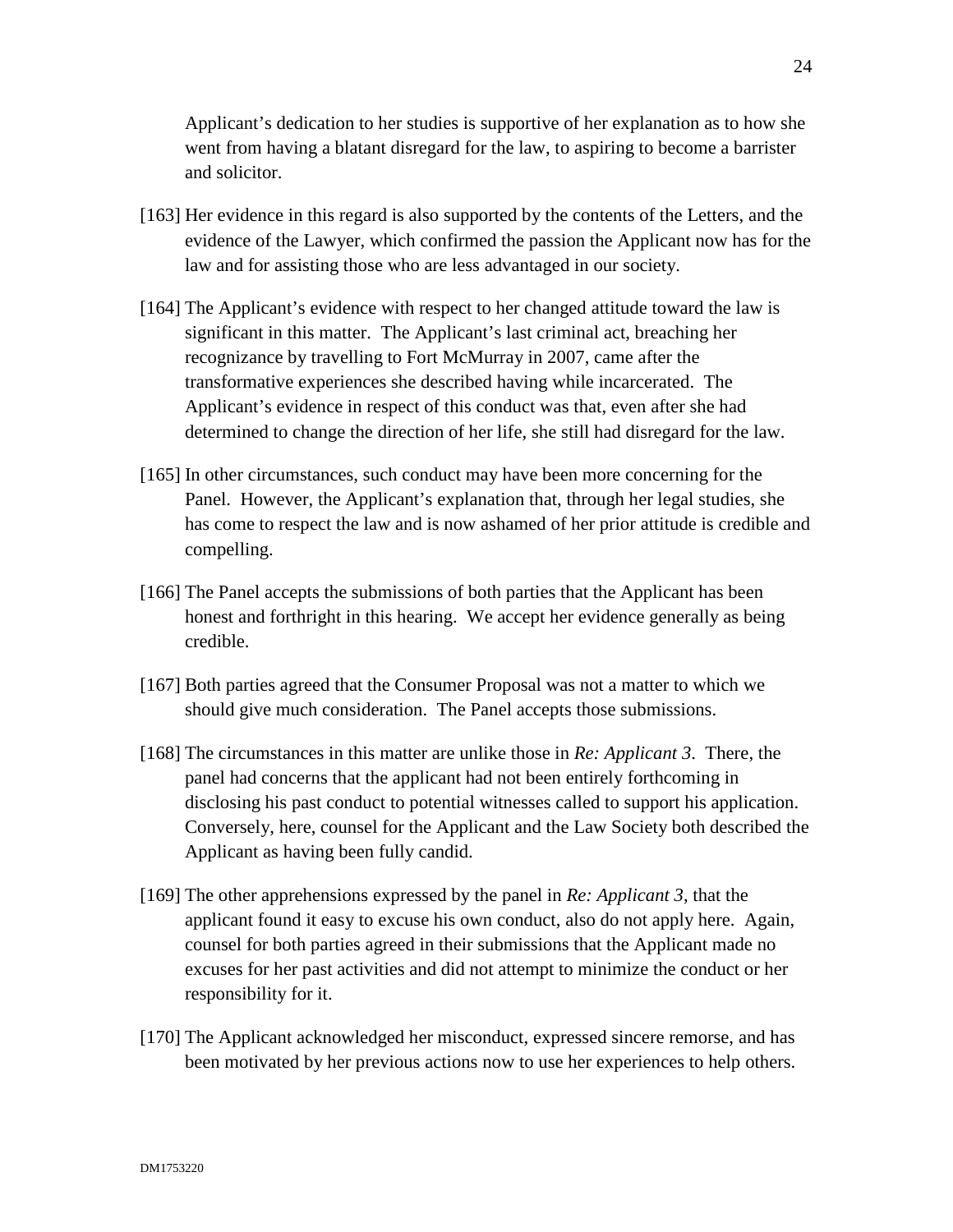The Applicant's volunteer activities since her return to post-secondary education demonstrate that her intentions in this regard are genuine.

- [171] This is also not a matter like that in *Re: Applicant 9*, where the panel expressed concerns that the applicant still suffered from the issues that gave rise to his past misconduct.
- [172] Here, the Applicant confirmed that there is no longer anything enticing to her about her prior life. She testified that she has worked too hard to abandon her achievements or to disappoint her family again. Her evidence in this respect, like the rest of her testimony, was credible and convincing.
- [173] Based on all of the evidence, the Panel accepts that the Applicant has genuinely rehabilitated herself and that her circumstances are akin to those of the applicants in *Gallant* and *Mangat*. We adopt and endorse the observations made by each of those panels that:

… rehabilitation from a criminal past such as this is not only possible, but is to be encouraged. It is in the public interest to admit lawyers from diverse backgrounds with a view to meeting the legal needs of and protecting all sectors of society.

# **CONCLUSION AND OTHER POTENTIAL ORDERS**

- [174] For the reasons set out above, the Panel concludes that the Applicant has satisfied the onus of demonstrating, on a balance of probabilities, that she is of sufficiently good character and repute to be admitted into the LSAP without conditions, and subsequently to be admitted as a barrister and solicitor if and when she has completed the LSAP.
- [175] We did not receive submissions on costs, and accordingly, if that issue is not agreed to between the parties, costs can be dealt with by written submissions to be exchanged in advance and then delivered by both parties by December 11, 2017, or such other date as the parties may request and the Panel order.
- [176] Counsel for the Applicant also advised us in the course of the hearing that the parties may wish to make further submissions seeking an order to preserve as confidential certain aspects of the record and written decision in this matter.
- [177] If either party, or the parties together seek orders with respect to confidentiality, those issues can also be dealt with by written submissions to be exchanged in